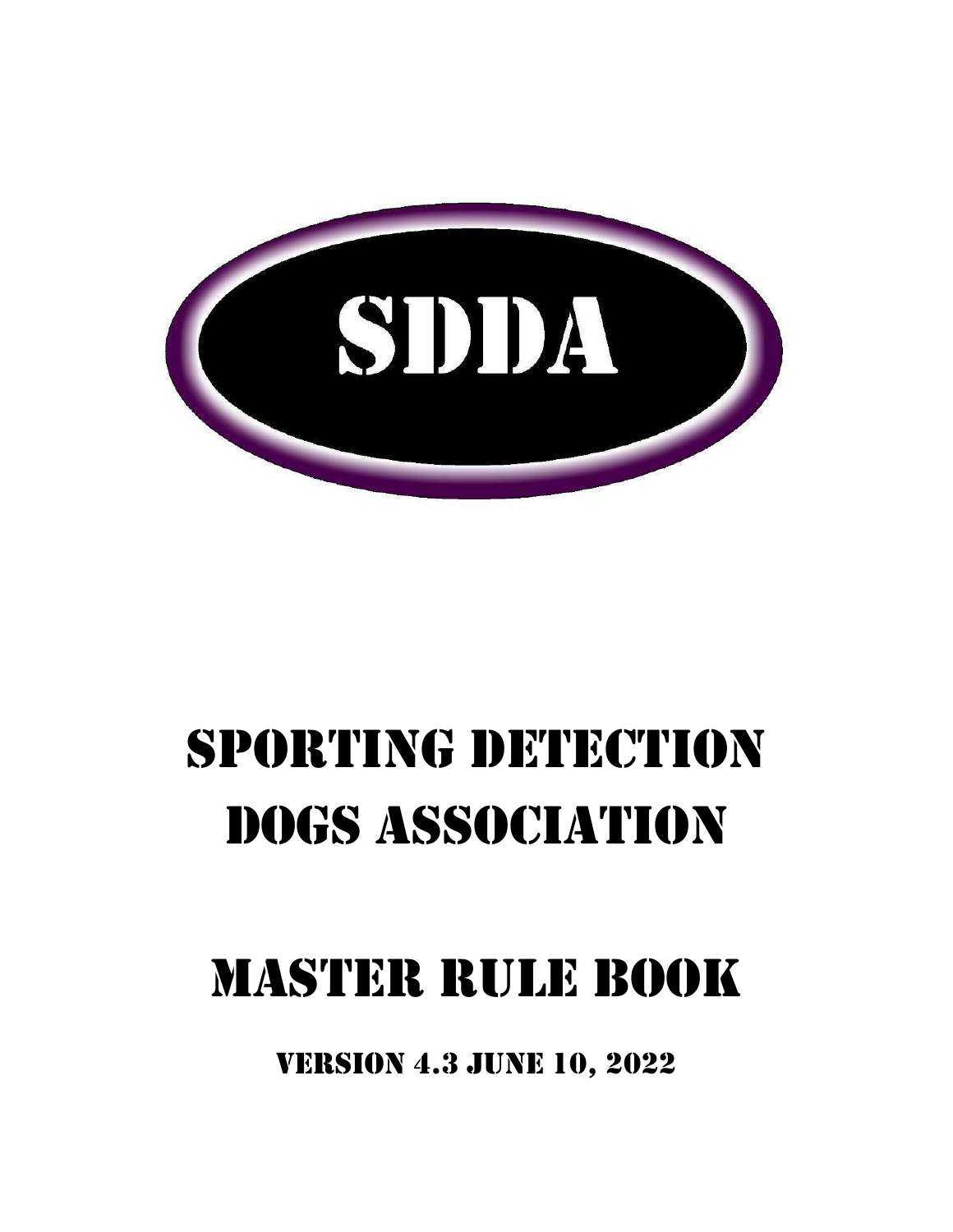## SPORTING DETECTION DOGS ASSOCIATION (SDDA) **RULE BOOK - VERSION 4.3 JUNE 10, 2022**

## **TABLE OF CONTENTS**

| $\overline{2}$       |  |
|----------------------|--|
| <b>SDDA Rulebook</b> |  |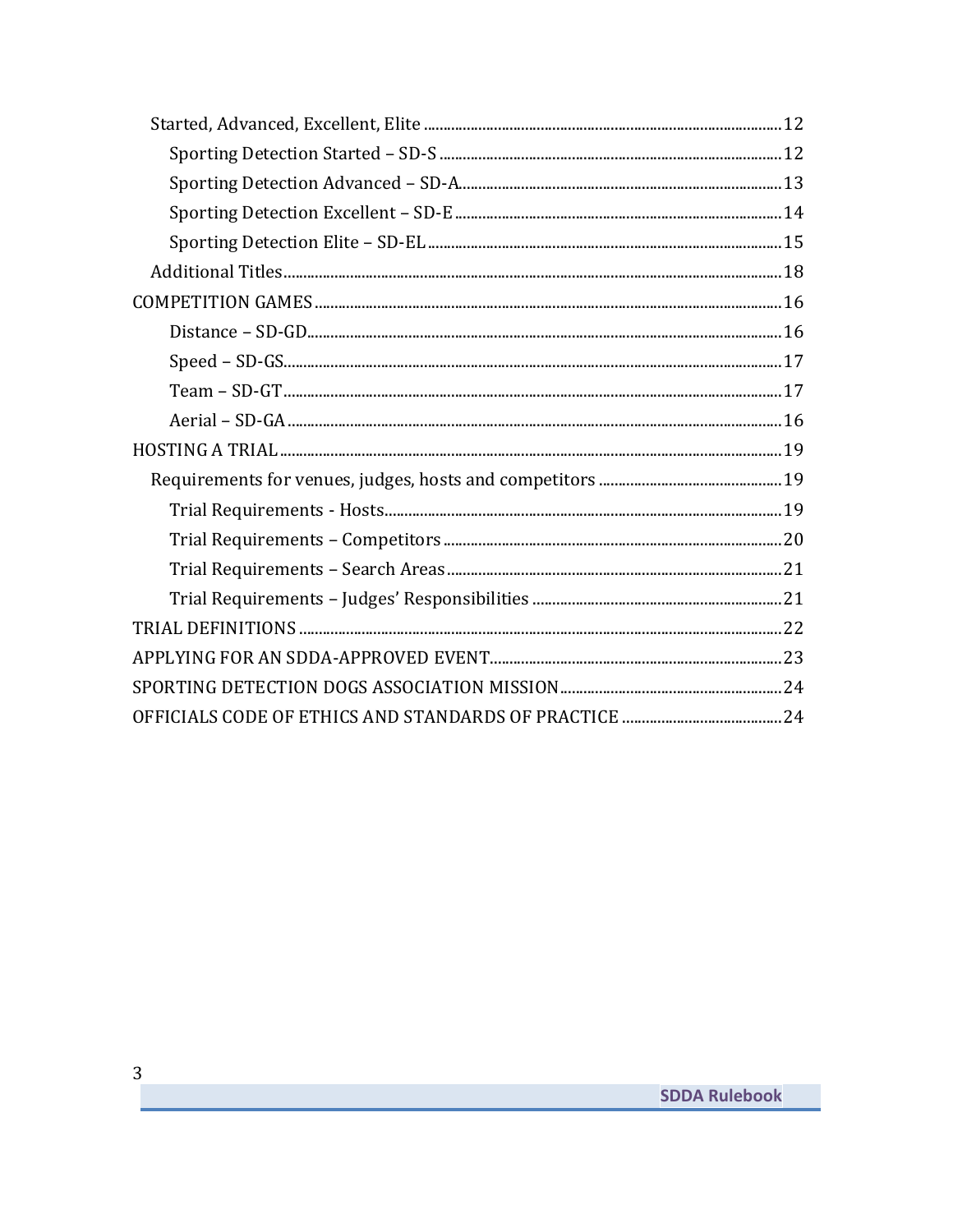## GENERAL REGULATIONS

<span id="page-3-0"></span>All titling trials must be sanctioned by the SDDA and must be judged by an SDDA certified judge. DOT tests do not require approval from the SDDA and may be judged by any experienced person, however, hosts must still abide by all general regulations as stated below.

#### <span id="page-3-1"></span>**Eligibility:**

- Dogs must be at least 6 months of age to attend a test or trial.
- Minors under the age of 16 must be accompanied by a parent/guardian in the search areas at all official events.
- All dogs must be in good health on the day of an event and should be current on all vaccinations required by law for that region.
- Any test or trial may be stopped at the discretion of the judge if at any time the judge deems the dog to be under extreme stress.
- Dogs with a pre-existing condition that may exhibit as unsoundness but that does not cause undue stress or discomfort may compete with a veterinarian's note to be presented at check-in.
- Bitches in heat may attend a test or trial but handlers must notify an official before the event begins so that another competitor can be notified of any change in schedule.
- Bitches in heat will test or compete at the end of all DOT tests and at the end of any single component at a trial.

#### <span id="page-3-2"></span>**Unsportsmanlike Conduct:**

Judges and hosts have the authority to expel any handler from a test or trial who displays unsportsmanlike conduct during the event. These may include but are not limited to:

- Striking, kicking or otherwise roughly handling a dog
- Harassing or abusing any event official or competitor
- Discussing with other competitors the location of a target odour or cleared areas

#### <span id="page-3-3"></span>**Aggression:**

All persons must exercise care and control of any dog (not just competing animals) while attending a SDDA event

- A dog that bites (causes a wound) another dog or a person at an event will be expelled from that event with no refund. A notation of the incident will be made to the dog's SDDA records
- A dog that bites (causes a wound) another dog or a person for a second time at an event will be disqualified from that event and all future competition.

#### <span id="page-3-4"></span>**Equipment in Search Areas:**

- Non-tightening flat collar or non-tightening harness
- Any length of leash but excluding retractable or chain leads
- Prohibited in the search area: choke, pinch or prong collars, electronic collars or head halters, tags or other items hanging from the collar, leash or harness.
- Bitches in heat must wear pants.

4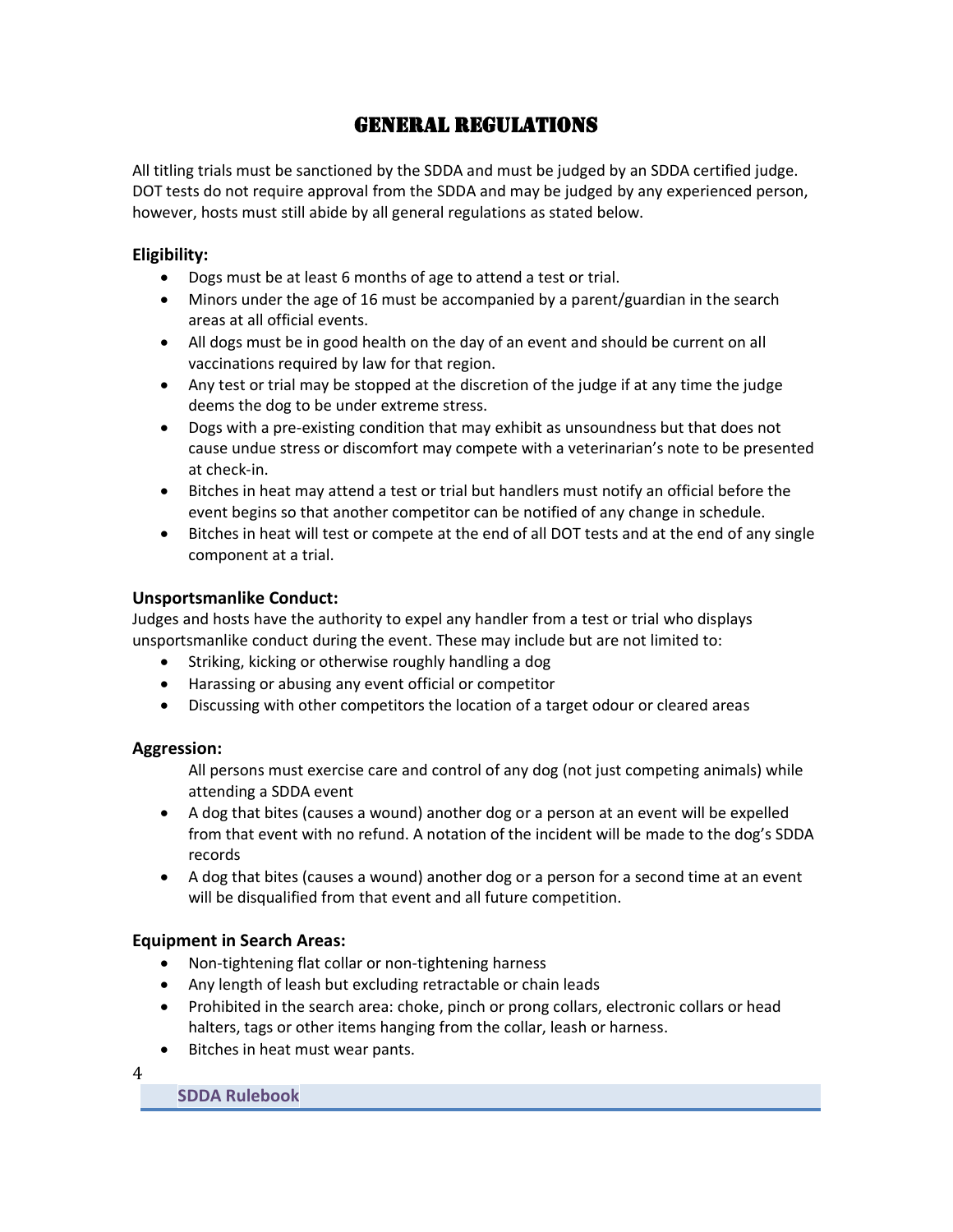## Designated Odour Test (Pass/No PASS)

<span id="page-4-0"></span>Designated Odour Tests (DOTs) may be taken at any time and are not mandatory. No dog registration is required. The purpose of the DOT is to test if the dog is able to determine the location of the target scents used in competition with its location unknown to the handler and the ability of the handler to correctly call an alert. A formal alert is not required. DOTs may be held for any official scent and the order is at the discretion of the tester or host.

The scents are as follows: Wintergreen (*Gaultheria procumbens*), Pine (*Pinus sylvestris*), Red/White Thyme (*Thymus vulgaris*). Only one scent is used in each test.

#### <span id="page-4-1"></span>**The Rules**

The DOT is a container search exercise. The target scent is placed into one of 12 to 14 opaque vented boxes (any material), set up in a pattern of one to four rows. Each box is to be set a minimum of 92 centimeters (3') apart. Boxes should not exceed 30 centimeters (12") in height. The target box should contain a single scented cotton swab, prepared the day of the DOT. The swab should be secured to the inside of the box or in a small container inside the box so that it is not visible to the handler. The target box should be moved to a new location for each dog being tested. The box must be moved out of the sight of the team to be tested so that each search is a blind one. Damaged or noticeably marked boxes must be replaced. Each search has a time limit of 3 minutes.

The test is conducted on leash with no deliberate distractions. Only one dog may be in the testing area at any time. Bitches in heat are run at the end of all tests. The number of dogs per handler per odour is set by the DOT host, based on available space and time. The DOT may be observed by anyone.

#### <span id="page-4-2"></span>**How to Run a Test**

The tester will provide a handlers briefing to review the test and location parameters. A Starting Mark (SM) will be indicated. Once called, the handler may take up to 15 seconds to begin the search. Time starts when the dog's nose crosses the SM. A SM may be any visual indicator such as a pair of cones, a line of tape on the ground or a gate.

The handler and dog may pass up and down the row(s) in any pattern as many times as they choose. Handlers may direct the dog to the boxes and may touch them but should avoid it if possible. When, in the handler's opinion, the dog alerts on the target box, the handler should signal to the tester by saying "FIND" or "ALERT". Once the tester has determined that the dog has found the correct box and verbally informed the handler, the handler may then reward the dog. This is a pass. The reward may be offered anywhere, but without allowing it to drop to the floor. If the alert is not correct, the tester will direct the handler to the correct box to help the dog succeed. In this case, the dog will not pass for that target odour.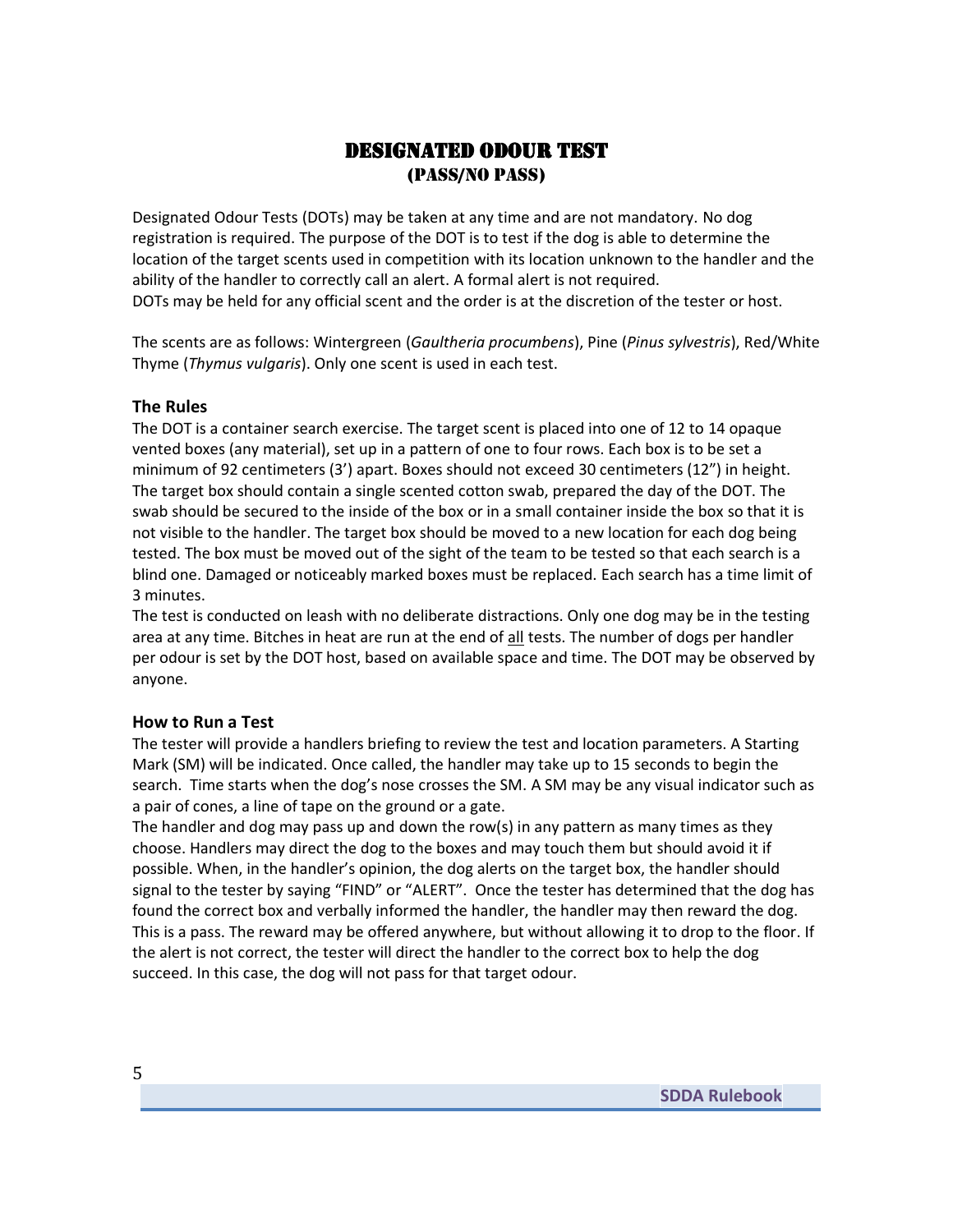<span id="page-5-0"></span>*DOT packages with detailed instructions and official SDDA certificates can be purchased from the SDDA and can be administered by anyone who is a Registered Participant of the SDDA and has experience in sport detection/nose work. Please contact us to order.* 

## GENERAL Trial Guidelines

- ❖ Handlers must check in with the trial secretary/registration desk to confirm their dog's SDDA registration number and running order before the handler's briefing.
- $\div$  There will be a handler's briefing to review general rules and guidelines as well as hide numbers where applicable. Judging criteria may also be reviewed on request.
- $\div$  There will be a walk-through for handlers (no dogs) of all the search areas before each component/level. The Starting Mark and boundaries will be indicated during the walkthrough. Allowable off-leash search areas will be indicated (if any). Safety concerns may be addressed to an SDDA official at this time. Gross hazards (such as broken glass) will have been removed, however the environment may not be pristine.
- $\div$  A running order will be posted in the handler staging area and/or registration desk.
- ❖ There can be no training or non-official use of odour on trial grounds. Any oil bottles, tins or kits must be kept inside personal vehicles.
- ❖ Besides the judge and timer, only non-competing officials, shadow judges or photo/videographers should be present during any search, except in the case of an assistant to a disabled person or the parent of a minor. Handlers may request an exception for a non-competitor or a previous competitor to be in the search area.
- ❖ Handlers may touch a search object (but are to avoid it) but must receive permission from the judge to pick up or move objects in the search area.
- ❖ If components include an optional off-leash search, the location must ensure the dog's safety. Dogs must be under good control if not on leash. Handlers may keep their dogs on leash if they prefer.
- ❖ Hosts must hold a Container search before an Interior or Exterior search for Started and Advanced Levels. Components in Excellent and Elite may be run in any order. It is not required to offer all Components at a trial at a Level, except for Elite which must offer all three Components.
- ❖ All teams must complete a component before scores sheets are presented.
- ❖ Official SDDA qualifying ribbons are provided to trial hosts along with score sheets.
- $\dots$  Event ribbons or other awards may be presented for individual placements and/or for individual component searches at the discretion of the trial organizer.
- $♦$  Certificates, plaques, pins and/or rosettes will be awarded by the SDDA for Championship titles.
- ❖ There are two competition streams in Started, Advanced and Excellent Levels: Working (W) and Amateur (A). Handlers or dogs working or previously employed in a professional

|   |    | I | ۰. |         |
|---|----|---|----|---------|
|   | ۰. | i |    |         |
| t |    |   |    |         |
| × | w  |   | ۰, | ٦<br>۰, |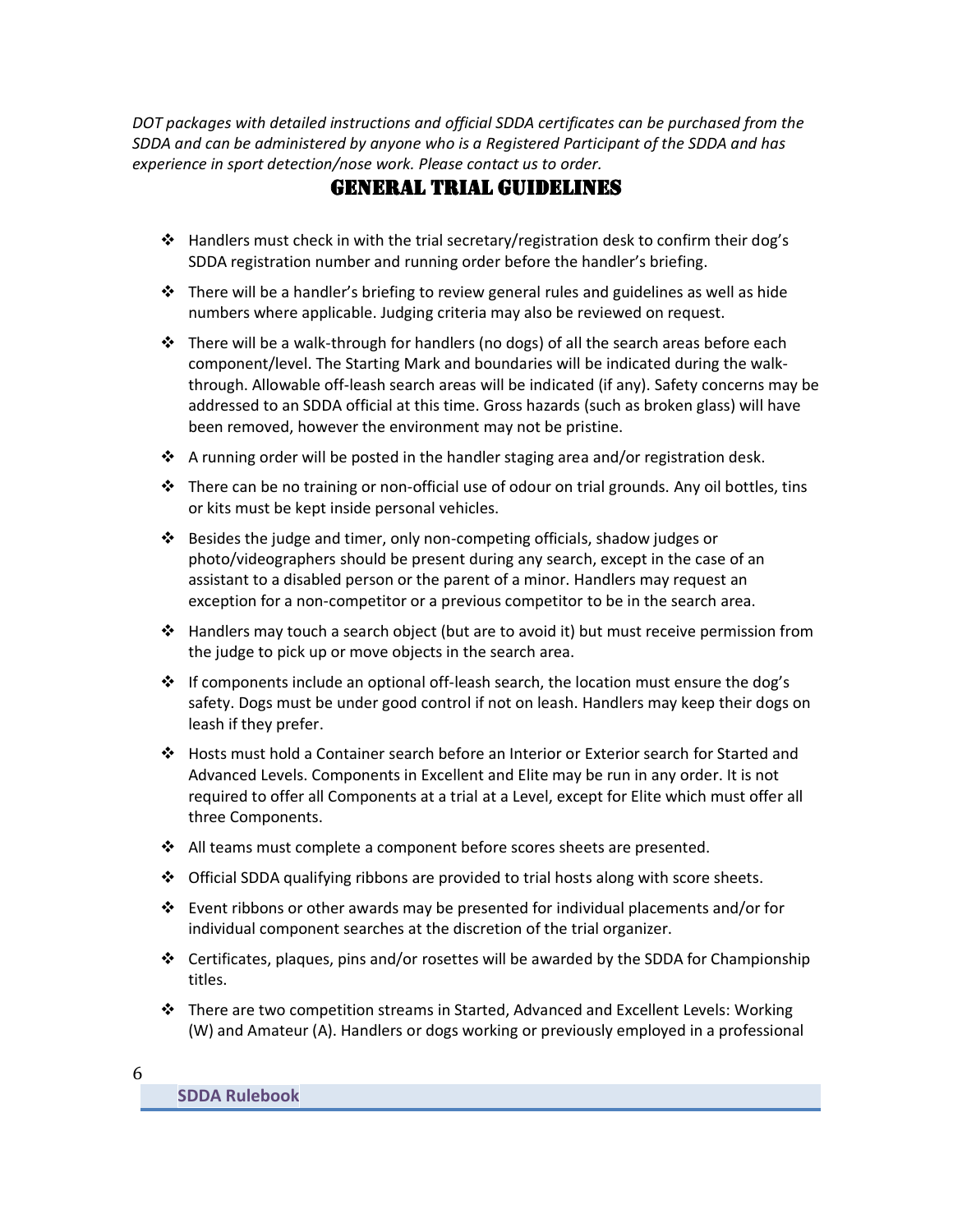capacity in detection as well as scent detection instructors/coaches/trainers/judges must enter the Working stream and will be ranked and placed (if placements are offered) separately from Amateurs. There are no streams in Elite.

- ❖ Dogs that have achieved a title (passed all 3 components at any level) must also enter the Working stream at the next trial event (after their title has been processed) if they continue to compete at that level. Once they move onto the next level, they may again trial as Amateurs.
- ◆ There will be no change to search areas or hides for Working stream competitors, but a higher level of proficiency may be expected.
- ❖ Once a dog has passed a component at one level, he/she may move onto *the same component* at the next level (i.e. Passing a Started Container search is a pre-requisite to entering an Advanced Container search). Dogs may not enter components that they have not passed at the lower level. An Excellent title is required to enter Elite.
- $\div$  If a host allows entry for second dogs, the second dog group will run at the end of each component so that the judge can change the hide location(s) for them.
- $♦$  Bitches in heat will run at the end of the second dog group. The search area must be the same for both groups.
- ❖ A dog may not be entered in the *same* component more than once in the same trial. (I.e. a dog may not be run again in the second dog group even with a different handler)
- $\div$  Volunteers/officials will run their dogs at the start of any component and before starting their duties as long as their duties can be temporarily reassigned.
- $\clubsuit$  Dogs may enter any component For Exhibition Only (FEO) as long as there is available space after all regular entries have been accepted. Trial organizers have the option of limiting FEO entries in other ways (eg. only in certain components or levels) but must state any additional limitations clearly on entry forms. FEO entries will run after regular entries but before bitches in heat.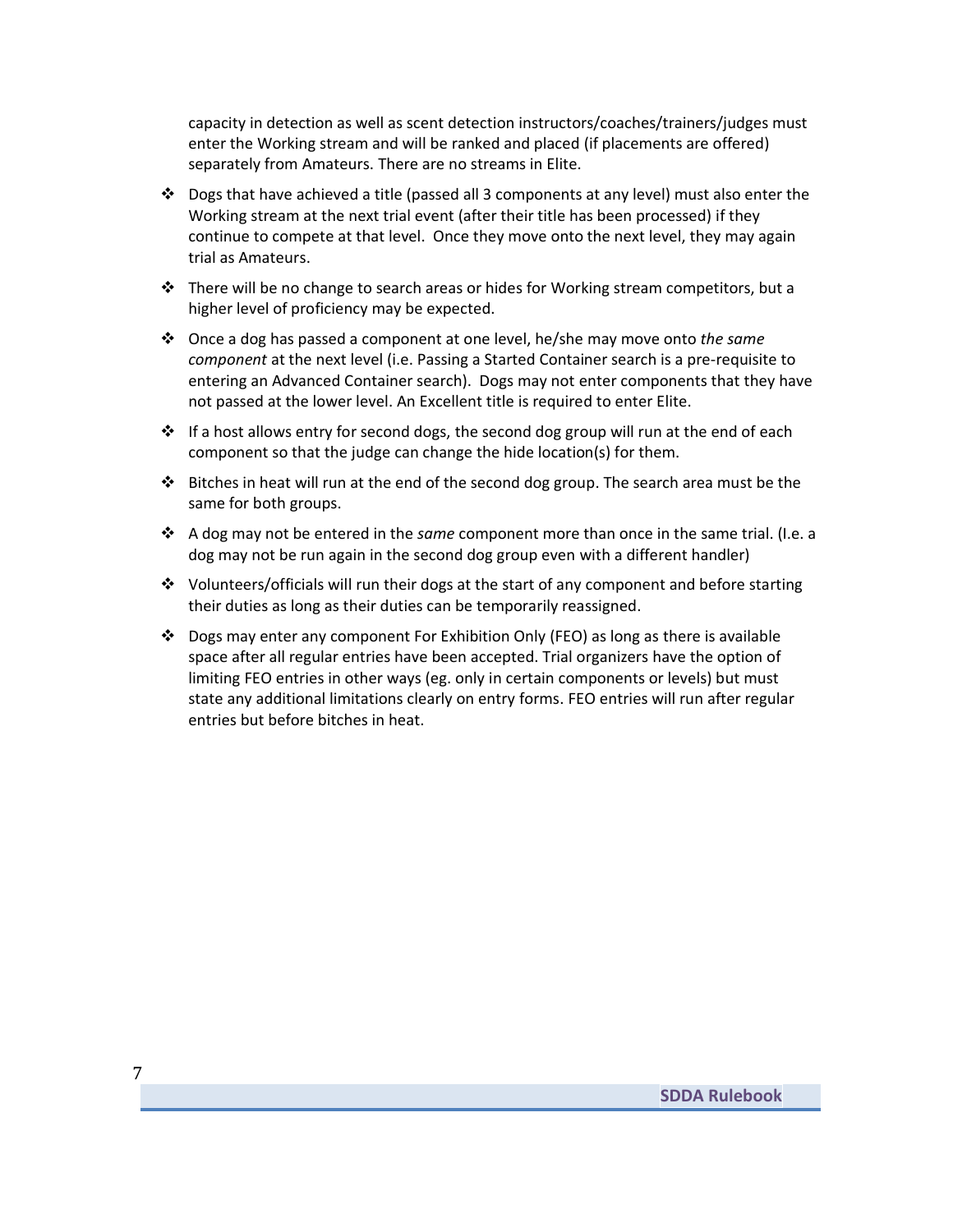## Titling Competitions Elements of trials

<span id="page-7-1"></span><span id="page-7-0"></span>A title in standard competition is acquired once a dog has successfully received a qualifying score in each component (Container, Interior and Exterior) at one level. Games titles are acquired by passing each game three times. Certificates are provided by the SDDA in recognition of achieving a title. Titles may only be achieved at SDDA-sanctioned events, which must be judged by SDDAcertified judges.

#### <span id="page-7-2"></span>**Scoring**

All standard components are scored. Games are not scored and will be judged as Pass/Not Pass. **Started Level**: The component scores for the Started title total 100 points. The Container Search is scored out of a total of 30 points, with 15 points (50% - the minimum qualifying score) attributed to the find. The Interior Search is scored out of 40 points with 20 points (50% - the minimum qualifying score) attributed to the find. The Exterior Search is scored out of 30 points with 15 points (50% - the minimum qualifying score) attributed to the find.

**Advanced Level:** The component scores for the Advanced title total 200 points. The Container Search is scored out of 60 points, the Interior Search is scored out of 80 points and the Exterior Search is scored out of 60 points. Dogs must achieve 50% of the total score of each Component for a passing/qualifying score PLUS find all available hides in each Component. The final score is tabulated by dividing the score out of 200 by two (2) to reach a percentage that will be reflected by the title classifications (see below).

**Excellent Level:** The component scores for the Excellent Level total 200 points. The Container Search is scored out of 60 points, the Interior Search is scored out of 80 points and the Exterior Search is scored out of 60 points. Dogs must achieve 50% of the total score of each component for a passing/qualifying score PLUS find all available hides in each component and identify the clear room in the Interior Search. The final score is tabulated by dividing the score out of 200 by two (2) to reach a percentage that will be reflected by the title classifications (see below).

**Elite Level:** The component scores for the Elite Level total 200 points. The Container Search is scored out of 60 points, the Interior Search is scored out of 80 points and the Exterior Search is scored out of 60 points. Dogs must achieve 50% of the total score of each component for a passing/qualifying score PLUS find all available hides in each search area and identify any clear areas. The final score is tabulated by dividing the score out of 200 by two (2) to reach a percentage that will be reflected by the title classifications (see below).

Each Elite component must be passed **in the same trial** in order to achieve a title.

Title scores noted on certificates are classified as Insufficient (under 50%), Satisfactory (50% to 70%), Bronze (71% – 85%), Silver (86% – 95%) or Gold (96% – 100%).

#### <span id="page-7-3"></span>**Timing**

Each component search will be timed and all available hides must be found within the time limit for each component. If necessary for placement ribbons or trophies, ties in component/stream placements will be broken by time with the faster time getting the higher placing. The time starts as the dog's nose passes through the Starting Mark and will end when the handler calls "Alert" or "Find" on the final hide in each component at Started and Advanced.

8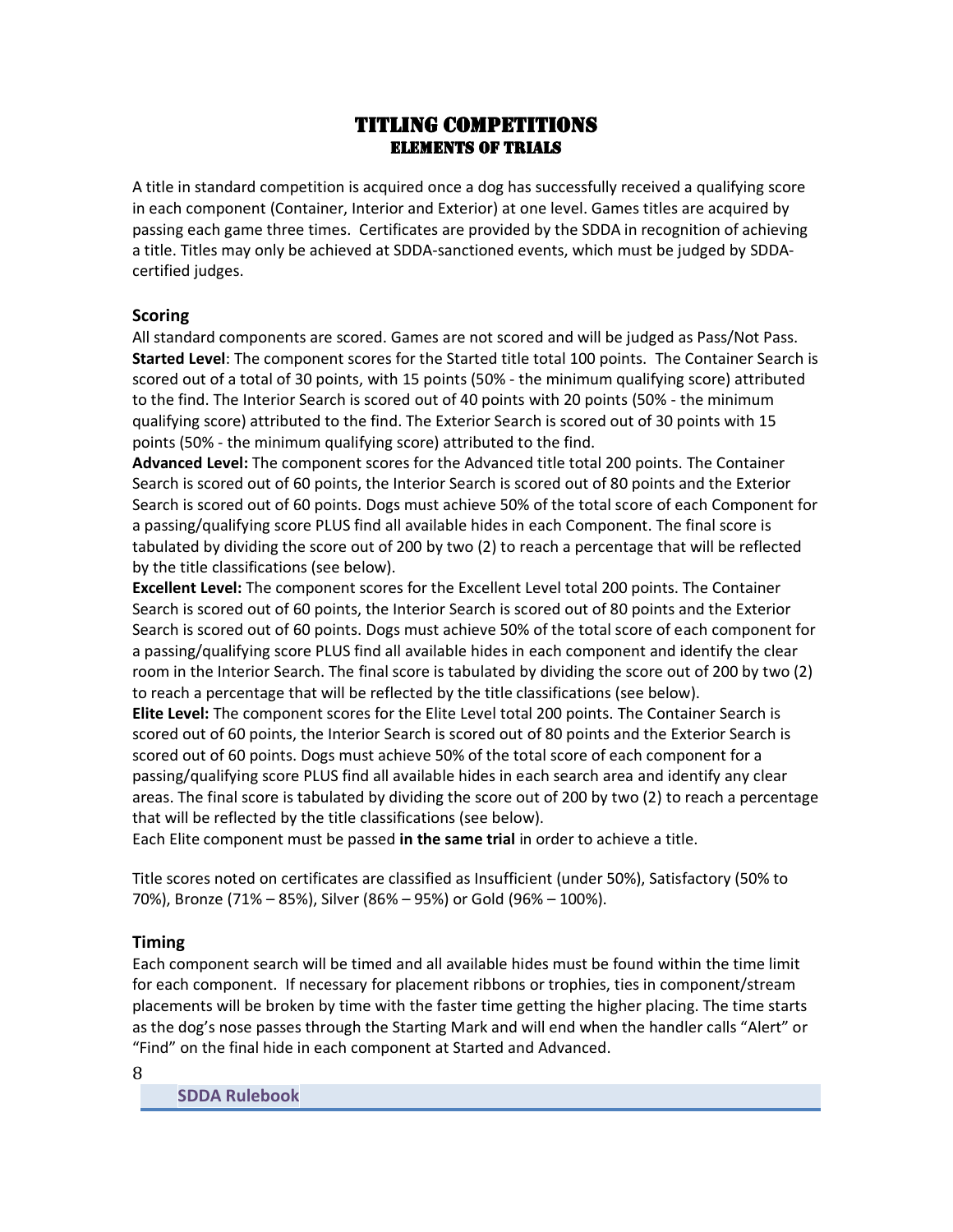At Excellent (Interior) and Elite (all components), the handler should indicate when they are finished searching each area by saying "Finish" or "Done". Time stops on the final Alert (Exc. Int)/Finish/Clear/Done for that area. With multiple room searches, the time may be paused between rooms at the discretion of the judge.

#### <span id="page-8-0"></span>**Titling Scores**

**Regular competition levels:** Qualifying scores may be achieved in any single component in Started, Advanced and Excellent. Once a dog has achieved a qualifying score in each component at a level, they will earn a title at that level. If an untitled dog passes all three components of the same level at the *same* trial, they will achieve their title with a SPECIAL (SP) designation. For an Elite title, all three components *must* be passed at the same trial to title. A title is only acquired once although competitors may continue to compete in levels they have titled in.

Competitors may enter any components that they have previously passed in order to bank scores or to attempt to achieve a Special (if they have not already titled at that level). If multiple component scores are achieved before titling, the highest score will be applied to the title score unless the title is achieved as a Special title (only scores from that day are counted).

For all Championship titles, competitors may aggregate their highest scores from each passed component, but each passing score may only be used once towards a titling score. An initial Special title and all Elite titling scores will be considered as single scores.

**Competition games:** Three passing scores in a game earns a title in that game. Titles in at least three Games earns a Games Championship title.

#### <span id="page-8-1"></span>**Deductions**

Both the handler's and the dog's performance are scored. Deductions are guidelines only and may be affected by the judge's impression of the entire performance and the dog and handler as a team.

**Dog deductions** include:

- Lack of focus/distracted
- False alerts (uncalled by the handler)
- Passing the hide due to lack of commitment or focus
- Disregarding handler direction
- Noticeably damaging or opening up the hide
- Lack of or poor formal alert in Advanced, Excellent and Elite

#### **Handler deductions** include:

- Handler not reading dog (eg. pulling dog off odour)
- Poor control of dog or leash
- Inconsistent search sequence
- Rough commands or handling
- Unduly contaminating the hide or the search area
- <span id="page-8-2"></span>• Picking up or moving a search item without permission from the judge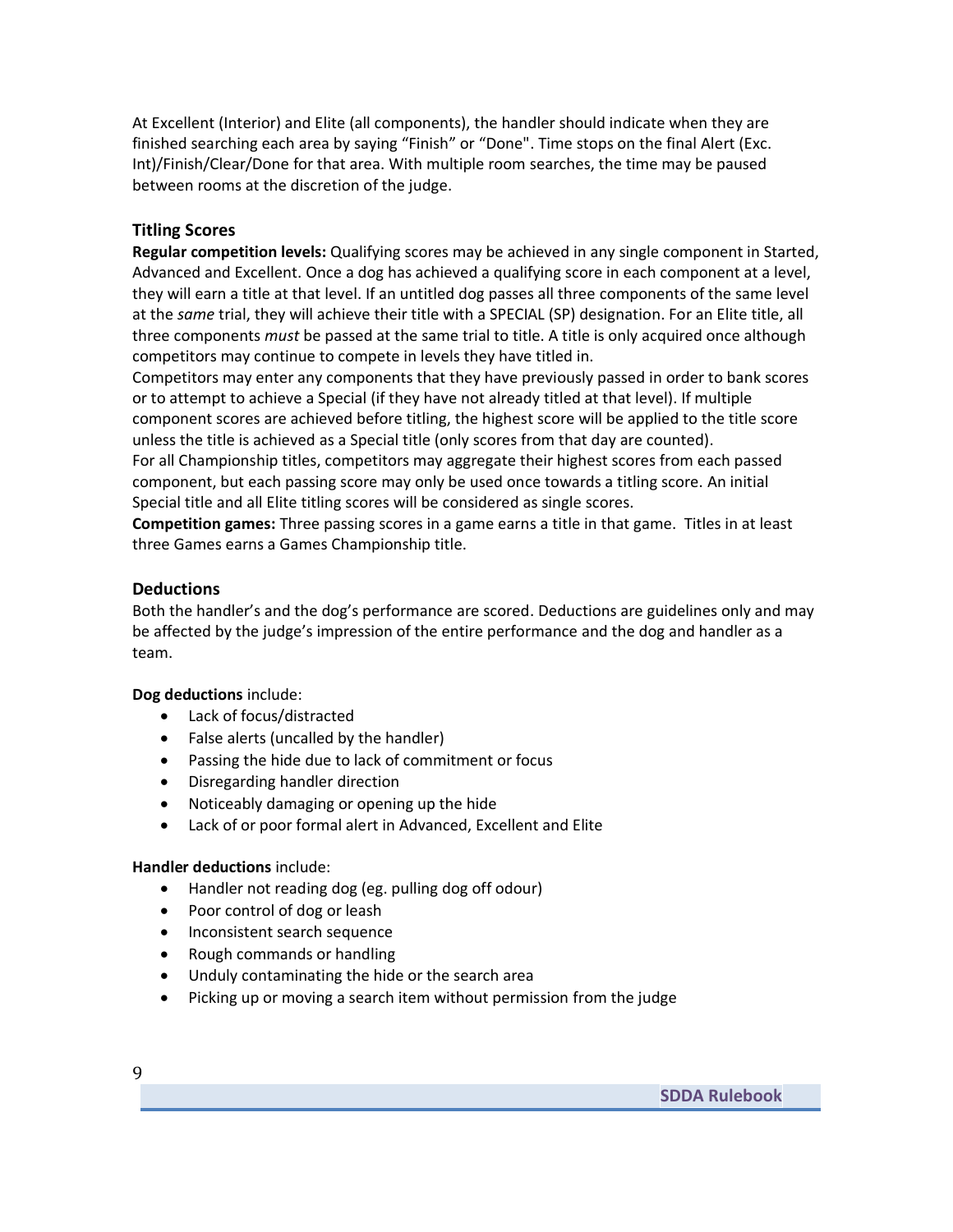#### **NQs**

Non-qualifying scores may apply to any component search but will not prevent the team from continuing with other components. After an NQ without a find, the handler may ask the judge to indicate a correct hide location so that the handler may bring the dog to it and reward it. NQs will be given for the following:

- Timed out the time limit is exceeded without the dog making an available find as determined by the handler or the handler not calling "Clear" for a blank area or "Finish/Done" before leaving the search area (where required).
- False finds the handler calls an alert where no hide is located.
- Excused the dog is excused by the judge for undue stress or obvious pain.
- Elimination in ring the dog eliminates in the search area.
- Leaving the search area a dog or handler moves entirely out of the search area boundaries due to avoidance, fear or distraction.
- Handler excuses themself from a search.
- Repeated harsh commands or rough handling.
- Dog exposes scent container or distraction before the Alert is called by the handler.
- Dog disturbs search area to the extent that hides are no longer identifiable by the judge.
- Dog is wearing prohibited equipment.

#### <span id="page-9-0"></span>**Eliminations (applicable at any time during the trial)**

A team will be excused from a trial without refund for:

- Striking, kicking or otherwise aggressively handling a dog or any handling that is considered abusive or inhumane in the opinion of the judge or host
- Harassing or abusing any event official or competitor
- Discussing with other competitors the location of a target odour or clear areas
- Aggression by the dog towards the judge or other officials
- Extreme lack of control of dog
- The unofficial use of trial scents on the trial grounds by a handler

The Judge and/or host may dismiss any dog and/or handler from the trial site for cause. Further, an officiating Judge may unilaterally dismiss a handler and/or dog from the trial for abuse or aggression. If any such action is taken, a report must be submitted to the Discipline Committee, using the Incident Report Form found on the SDDA website.

#### <span id="page-9-1"></span>**Alerts**

When a handler deems the dog has found the location of a hide, he/she must call "Alert" or "Find", preferably with a hand raised for clarity. After he/she has called an alert, a handler may not cue/re-cue the dog to search/indicate until the judge has confirmed the call. After the judge has confirmed the alert, the handler may reward his dog or can directly continue the search in the case of multiple hides. Formal (trained) alerts are expected and scored at the Advanced, Excellent and Elite levels and may take any form that does not noticeably damage the hide or open it up. Handlers may submit up to two formal alerts for Advanced, Excellent or Elite trials. They must be the same for each component.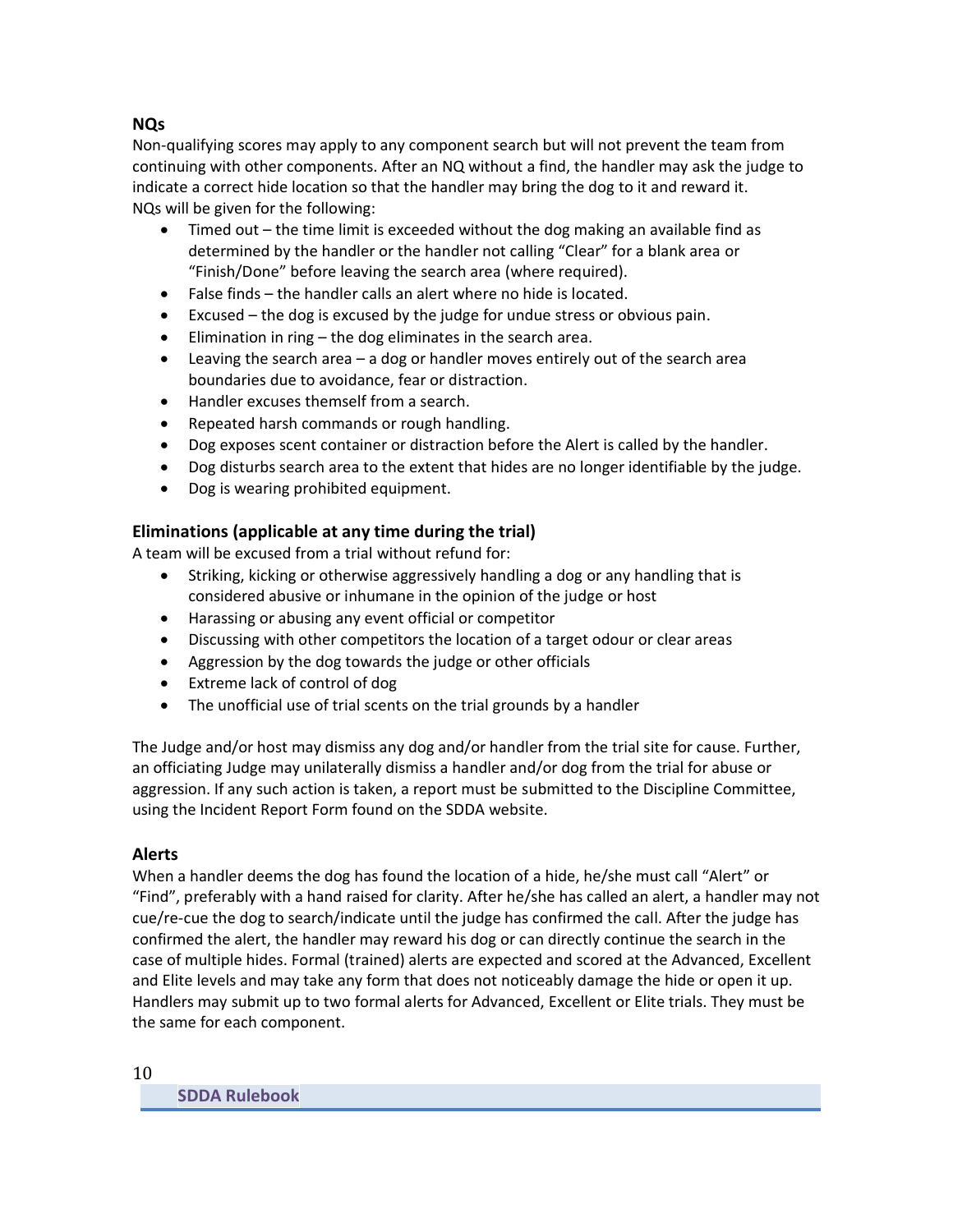#### <span id="page-10-0"></span>**Distractors**

Allowable distractors at the Advanced and Excellent levels include: dog toys (Kongs, balls, tugs, stuffed toys etc.), kibble or dry treats in a container, leashes/collars, or unused, clean odour containers and/or swabs. Elite level distractors may also include human food items. Distractors must be safely contained and inaccessible to the dog.

Should a dog pick up or mouth an unintentionally distracting object, handlers may command their dog to disregard it or drop it but should avoid touching it if possible.

#### <span id="page-10-1"></span>**Rewards**

Dogs may be rewarded in the search area. Rewards may include touch, praise, food and/or toys and must be presented without unduly disturbing or contaminating the search area.

#### <span id="page-10-2"></span>**Search Areas**

Search areas must be cordoned off or marked so that the boundaries are clearly visible, vehicle and container searches excepted. Walls, fences and other existing barriers may be used as boundaries. An obvious Starting Mark must be provided for each search area.

Container search areas must be a minimum of 400 square feet at all Levels; Interior and Exterior areas must be at least 100 square feet. Maximum size for Started and Advanced is 1,000 square feet and 2,000 square feet for Excellent and Elite Levels.

Vehicles should be a reasonable distance apart (enough space to allow comfortable passage of dog and handler) and set in any configuration. Vehicles must be empty of other dogs or people.

#### <span id="page-10-3"></span>**Target Odours**

**Wintergreen** (*gaultheria procumbens*) – Target odour for SD-S **Pine** (*pinus sylvestris*) – Target odour added at SD-A **Red/White Thyme** (*thymus vulgaris*) – Target odour added at SD-E SDDA approved brands for include: *Aromaforce*, *Now* and *New Directions*, and must be unadulterated.

#### <span id="page-10-4"></span>**Hides**

Scent swabs must be prepared a maximum of 72 hours prior to the trial. One drop or dab of essential oil on a cotton swab, pad or ball will be used for Started, Advanced and Excellent. At Elite level any absorbent material may be used. Scented swabs *et al.* must be in a scent container/straw and not accessible by the dog. Hides must be placed in the search areas by the judge a minimum of 15 minutes before the first dog enters the search area.

Hides will remain in the same location for all the dogs competing at the same level, except in the case of group for handlers running a second dog where permitted. The judge may also move the hide or replace a vehicle at his/her discretion if the area is being marked up or has been

contaminated. If the hide is moved for handlers with second dogs or due to contamination, there must be sufficient time between the two searches to age the hide.

Buried and water hides are acceptable at Excellent and Elite Levels. Buried hides must be in loose material or vented to the surface and may not be set deeper than 12 inches.

If hides are placed closely adjacent to one another in any component, they must be at least 91.4 cm (3') apart and be different odours; for example, Pine and Thyme.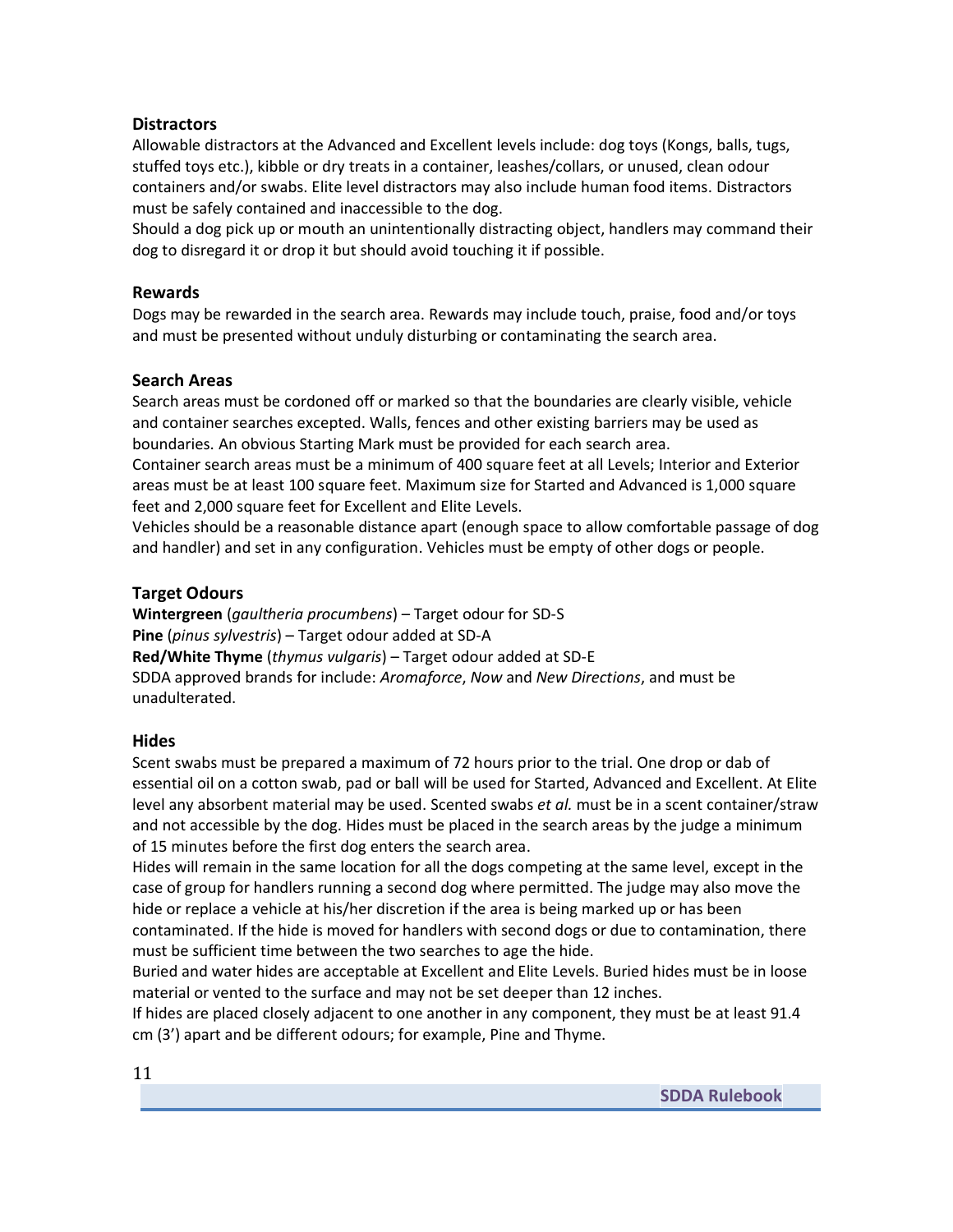## Titling levels Started, Advanced, Excellent, Elite

#### <span id="page-11-2"></span><span id="page-11-1"></span><span id="page-11-0"></span>**Sporting Detection Started – SD-S**

Target Odour - Wintergreen

There are three components to the SD-S title:

- 1. Container Search 1 hide, time limit 3 minutes, must be indoors
- 2. Interior Building Search 1 hide, time limit 5 minutes
- 3. Exterior Search 1 hide, time limit 5 minutes

Each component must be passed at least once in order to achieve a title. The handler must call the alert to stop the time but a formal, trained response by the dog is not required. No blank areas and no distractors are allowed.

Accessibility of hides: Up to 92 centimeters (3 feet) in height. Hides should not be readily visible but should not be fully enclosed (eg. In a fully closed drawer or suitcase).

Dog and handler will, when called by a steward or judge, wait outside the Starting Mark (SM). Handlers have 10 seconds to enter the search area once they have confirmed they are ready to start. Time starts once the dog's nose passes through the SM and end when the alert is called).

#### **S-Container Search**

The target scent is placed into one of 14 to 16 vented, opaque boxes (any material), set up in any pattern (lines, circles, squares). Each box is to be set a minimum of 92 centimeters (3') apart from neighboring boxes. Boxes should not exceed 30 centimeters (12") in height. The hide box will contain a single scented cotton swab, pad or ball in a small container inside the box.

#### **S-Interior Search**

A single hide is placed out of easy view in a marked area in an enclosed room or building containing approximately 15 - 20 potential hide locations. Objects may include furniture (tables, chairs, etc.), luggage, clothing or miscellaneous containers.

#### **S-Exterior Search**

<span id="page-11-3"></span>A single hide is placed out of easy view in an outdoor area containing approximately 15 - 20 potential locations for hides. Locations may include furniture (picnic tables, patio chairs etc.), vegetation, fences, retaining walls or planters. Alternatively, the outdoor search may consist of three vehicles. Scent containers may not be placed inside the vehicle or more than 15 cm (6 inches) under the vehicle.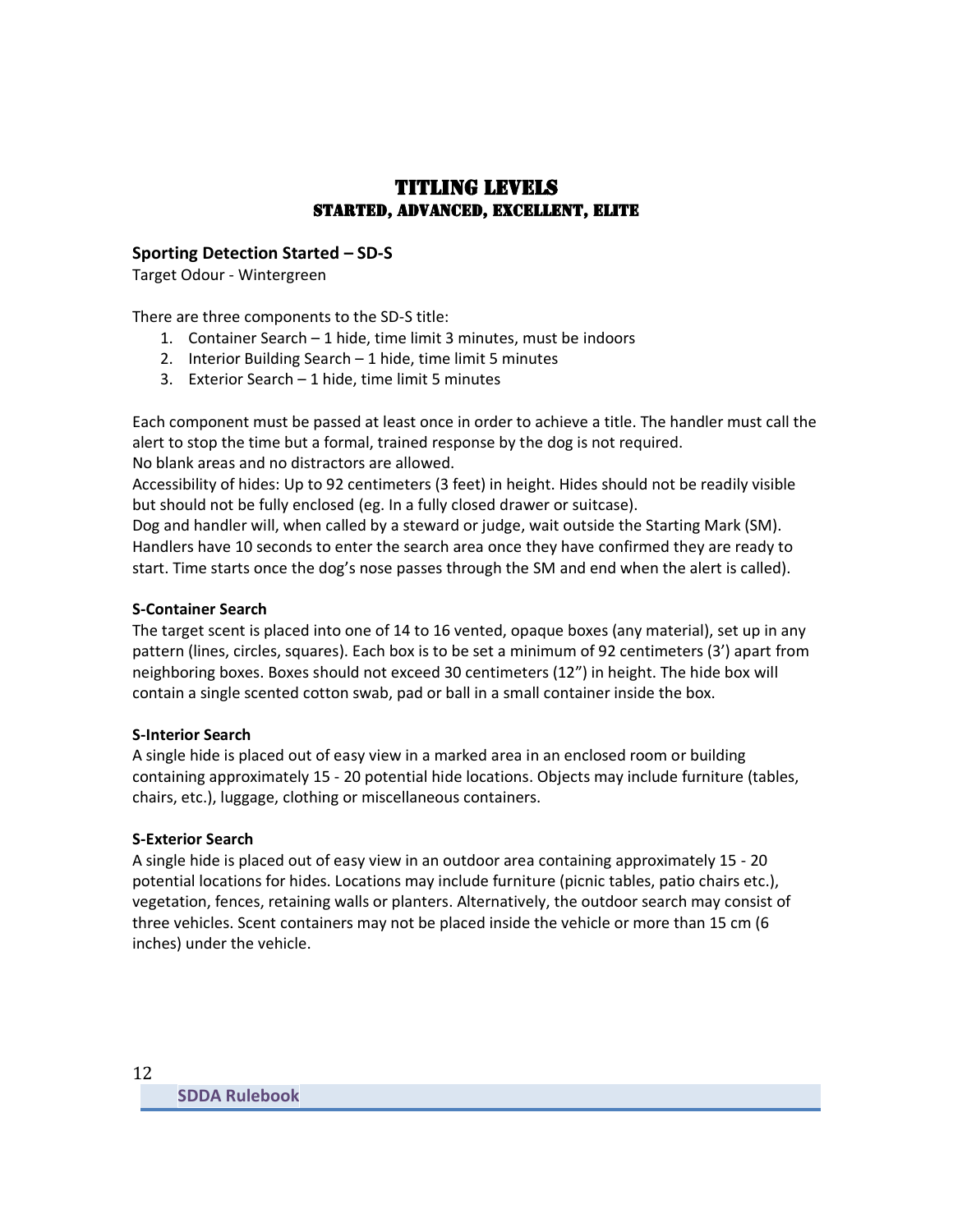#### **Sporting Detection Advanced – SD-A**

Target Odours – Wintergreen and Pine

There are three components to the SD-A title:

- 1. Container Search 2 hides, time limit 3 minutes (may be indoors or outdoors)
- 2. Interior Building Search 2 hides, one or two rooms, time limit 5 minutes
- 3. Exterior Search 2 hides, time limit 5 minutes

Each component must be passed at least once in order to achieve a title. A Formal Alert is scored and the judge must be informed, either verbally or on the score sheet, what it will be (up to two allowed). The handler must call all finds.

Accessibility of hides: Up to 92 centimeters (3 feet) in height. Hides may be fully enclosed (eg. In a closed drawer or suitcase).

One distractor is to be added to the Container Search (inside box).

Dog and handler will, when called by a steward or judge, wait outside the Starting Mark (SM). Handlers have 10 seconds to enter the search area once they have affirmed they are ready to start. Time will start once the dog's nose passes through the SM and stops on the final alert.

#### **A-Container Search**

Advanced level container searches will contain two hides, at least one of which must be Pine. Each target scent is placed into one of 16 to 20 vented, opaque containers (any material), set up in any pattern (lines, circles, squares). Each box is to be set a minimum of 92 centimeters (3') apart from neighboring boxes. Boxes should not exceed 30 centimeters (12") in height. Each hide box will contain a single scented cotton swab, pad or ball in a small container inside the box.

#### **A-Interior Search**

Two hides are placed out of easy view in one or two marked areas in an enclosed room or buildings containing approximately 15 - 20 potential hide locations. If two rooms are used, there must be a hide in each room. Objects may include furniture (tables, chairs, etc.), luggage, bags or miscellaneous containers. The judge will advise handlers at the briefing of the number of hides.

#### **A-Exterior Search**

<span id="page-12-0"></span>Two hides are placed out of view in an outdoor area containing approximately 15 - 20 potential locations for hides. Locations may include furniture (picnic tables, patio chairs etc.), vegetation, fences, retaining walls or planters. Alternatively, the outdoor search may consist of three vehicles. Scent containers may not be placed inside the vehicle or more than 15 cm (6 inches) under the vehicle.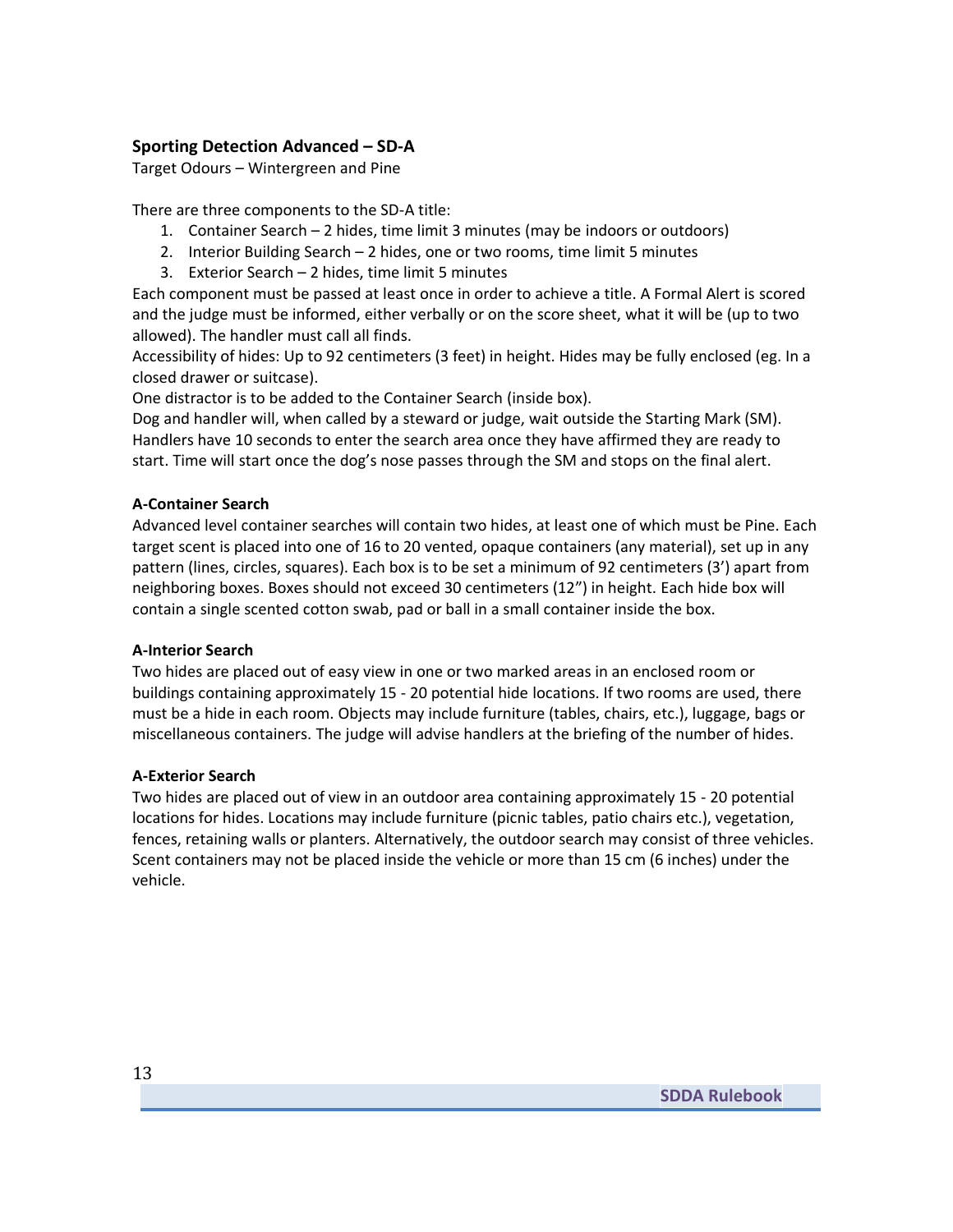#### **Sporting Detection Excellent – SD-E**

Target Odours – Wintergreen, Pine and Thyme

There are three components to the SD-E title:

- 1. Container Search 3 hides, time limit 4 minutes (may be indoors or outdoors)
- 2. Interior Building Search 3 hides, 3 rooms, one of which is a clear area, time limit 15 minutes
- 3. Exterior Search 3 hides, time limit 5 minutes
- 4. Each component must be passed at least once in order to achieve a title. A Formal Alert is scored and the judge must be informed, either verbally or on the score sheet, what it will be (up to two allowed). The handler must call all finds and the clear.

Accessibility of hides: Up to 123 centimeters (4 feet) in height. Hides may be fully enclosed (eg. In a closed drawer or suitcase), but not in an airtight container.

One or two contained distractors may be added to the Container Search. One contained distractor may be added to the Interior Search.

Dog and handler will, when called by a steward or judge, wait outside the Starting Mark (SM). Handlers have 10 seconds to enter the search area once they have affirmed they are ready to start. Time will start once the dog's nose passes through the SM. The timer will stop the clock when the handler calls the final alert for the component or "Clear", "Finish" or "Done".

#### **E-Container Search**

Excellent level container searches will include three hides, one of which must be Thyme. Each target scent is placed into one of 16 to 20 vented, opaque containers (any safe material), set up in any pattern (lines, circles, squares, etc.). Each container is to be set a minimum of 30 centimeters (1 foot) apart from neighboring containers. Each hide container will contain a single scented cotton swab, pad or ball in a small container.

#### **E-Interior Search**

There will be three interior search areas ("rooms"). One will have one hide, one will have two hides and one will be clear. Before the team can move from one room to another, they must call "Finish" or "Done" after calling each available hide. Competitors are not permitted to return to previously searched rooms. The judge has the discretion to allow competitors to choose the order of the searches or may determine an order. Each room must contain at least 15 potential hide locations. Objects may include furniture (tables, chairs, etc.), luggage, clothing or miscellaneous containers.

#### **E-Exterior Search**

<span id="page-13-0"></span>Three hides are placed out of easy view in an outdoor area containing at least 15 potential locations for hides. Locations may include furniture (picnic tables, patio chairs etc.), vegetation, fences, retaining walls or planters. The area search may contain one vehicle. Alternatively, the Exterior search may consist of three to four vehicles. Scent containers may not be placed inside the vehicle or more than 15 cm (6 inches) under the vehicle.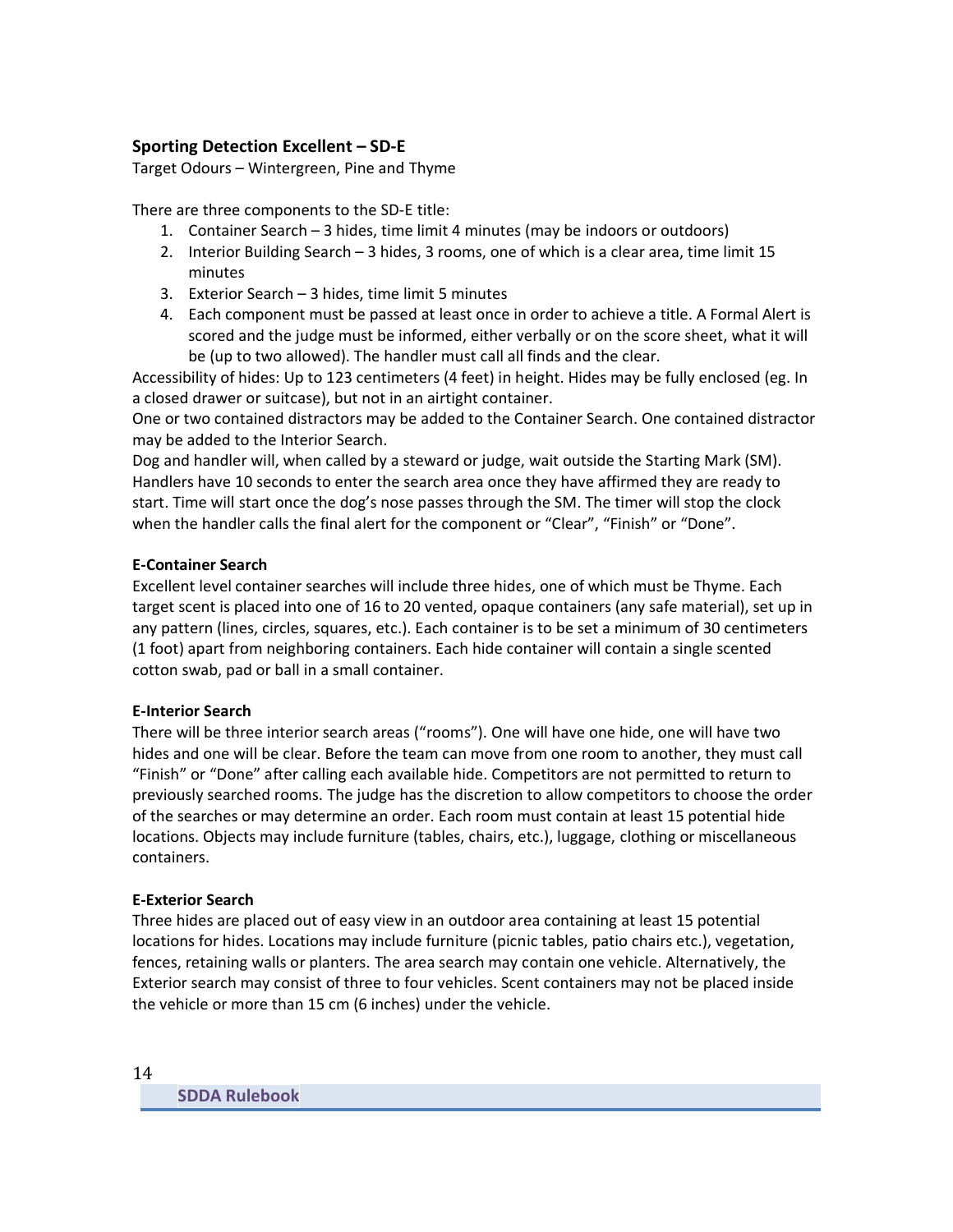#### **Sporting Detection Elite – SD-EL**

Target Odours – Wintergreen, Pine or Thyme

There are three components to the SD-EL title:

- 1. Container Search 2 to 4 hides, time limit 4 minutes (may be indoors or outdoors)
- 2. Interior Building Search 2 or 3 rooms, zero to 5 hides, time limit 10 minutes
- 3. Exterior/Vehicle Search zero to 3 hides, time limit 5 minutes

Each component must be passed at the same trial in order to achieve a title. Components will be done in the order determined by the host and/or judge. A Formal Alert is scored and the judge must be informed, either verbally or on the score sheet, what it will be (up to two allowed). The handler must call all finds and the clear areas.

Accessibility of hides: Up to 122 centimeters (4 feet) in height from the floor or above a stable surface (table, bed etc.). Hides may be fully enclosed (eg. in a closed drawer).One to three contained distractors may be added to any search element.

Dog and handler will, when called by a steward or judge, wait outside the Starting Mark (SM). Handlers have 10 seconds to enter the search area after they have affirmed they are ready to start. The time will start once the dog's nose passes through the SM. The timer will stop the clock when the handler calls "Clear", "Finish" or "Done".

#### **EL-Container Search**

Elite level container searches will include two to four hides of any target scent. Each target scent is placed into one of 16 to 20 opaque containers (any material), with or without holes, set up in any pattern (lines, circles, squares). They may also be raised or placed below furniture. Each box is to be set a minimum of 30 centimeters (1 foot) apart. The hide containers will contain a single scented piece of absorbent material in a small container that is not visible to the handler.

#### **EL-Interior Search**

There will be two or three interior search areas. The Interior search areas (combined) may have up to 5 hides or as few as none. The team must finish searching one room and call "Finish/Done" or "Clear" for a clear room before moving onto the next room. Each room must contain at least 15 potential hide locations. Objects may include furniture (tables, chairs, etc.), luggage, bags or miscellaneous containers.

#### **EL-Exterior Search**

<span id="page-14-0"></span>Zero to three hides are placed out of easy view in an outdoor area containing at least 15 potential locations for hides. Locations may include any combination of furniture (picnic tables, benches, etc.), vegetation, fences, retaining walls or planters as well as up to three vehicles.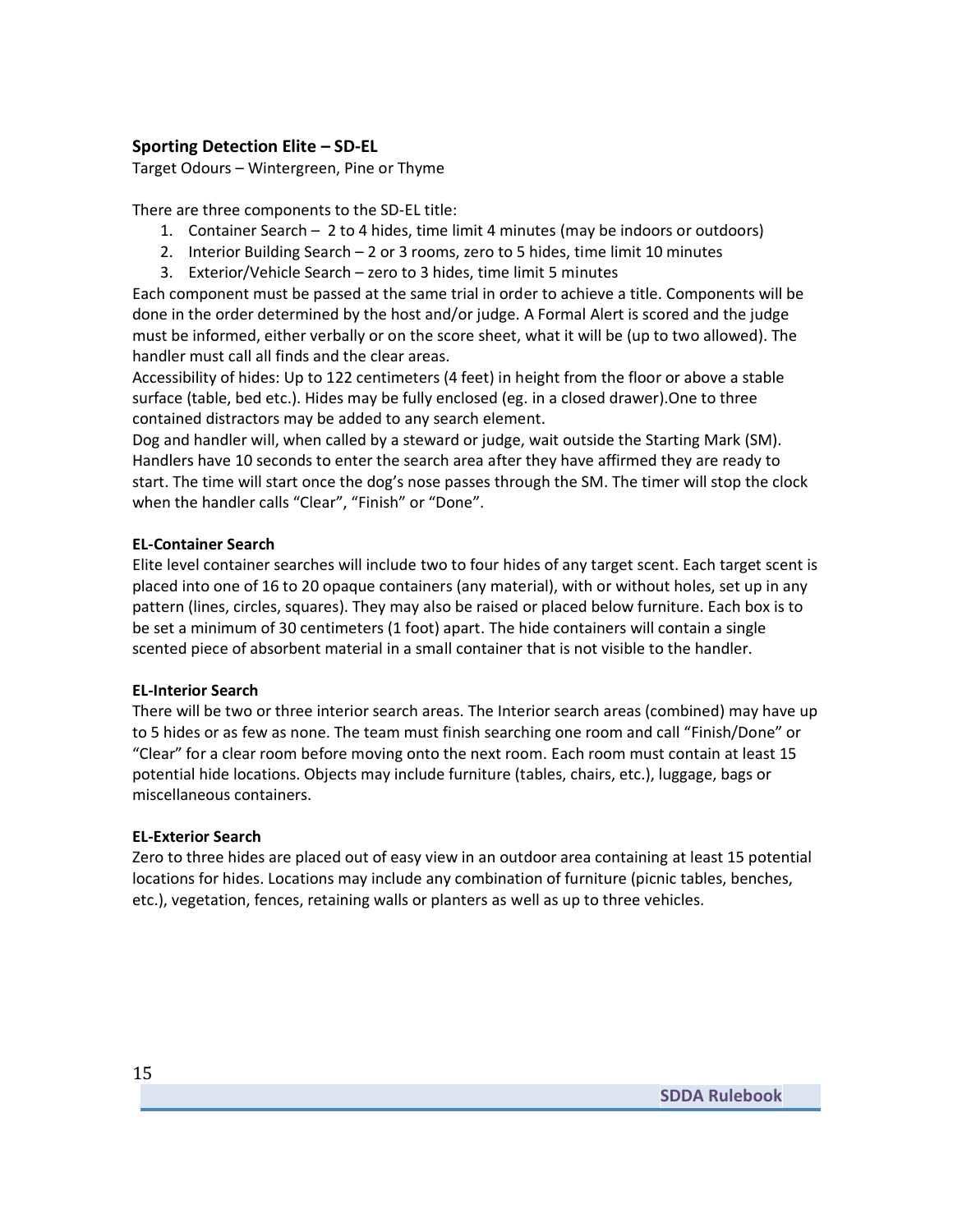## Competition games

(Pass/No PASS)

Target Odours – Wintergreen, Pine or Thyme

#### <span id="page-15-0"></span>**Aerial – SD-GA**

**Class description:** There will be 14 to 16 containers of any form in any pattern in the search area suspended from a sturdy wall or fence, or hanging freely from the ceiling or from a rope or other device between two solid objects. This game may be held indoors or outdoors. There are two categories with different height limits (see below). Any and all passing scores count towards a title. Handlers should indicate on the entry form or at check-in which category they wish to enter. Hosts should group entries in the two categories to run together so that the hide is not moved between each dog.

**High** – For small, elderly or disabled dogs. The bottom of the containers must be no higher than 3 ft from the ground for hides hung from a fence or wall and no higher than 2 ft if hanging freely. Minimum height is 1 ft.

**Highfly** – For larger dogs or for additional challenge. The bottom of the containers must be no higher than 4 ft from the ground for hides hung from a fence or wall and no higher than 3 ft if hanging freely. Minimum height is 1 ft.

- 1. There will be one hide of any official odour.
- 2. There will be 1 distractor (Advanced level).
- 3. Containers should be suspended from 1 to 3 ft apart.
- 4. Recommended time limit is 2 minutes but the judge can reduce or increase this based on container type or environmental factors. Time stops when the handler calls Alert.
- 5. Second dogs will be allowed for this game.

#### **Distance – SD-GD**

**Class description:** A fully enclosed interior or exterior search area minimum 400 sq ft up to 1,000 sq ft in size. The handler must remain in a designated spot, the handler station (HS) and direct the dog to search without leaving that station. The HS may be marked off with tape, cones, ring gates, paint or other visible perimeter. The HS can be any shape with a recommended area of 10 to 16 sq ft. The handler station may be located anywhere in the search area or at the Starting Mark as long as the entire search area is visible to the handler.

- 1. The handler must release the dog at the Starting Mark then move directly to the HS if not located at the SM and may not step out of the HS until the dog's alert is confirmed by the judge. Then the handler may leave the HS reward and/or collect the dog.
- 2. The handler may choose to run the dog on a long line and may drop the leash if necessary.
- 3. There will be one hide of any official odour and it may be situated up to 3 ft in height. There will be no distractors.
- 4. Recommended time limit is 3 minutes but the judge can reduce or increase this based on the size or complexity of the search area. Time stops when the handler calls Alert.
- 5. Second dogs will be allowed for this game.

16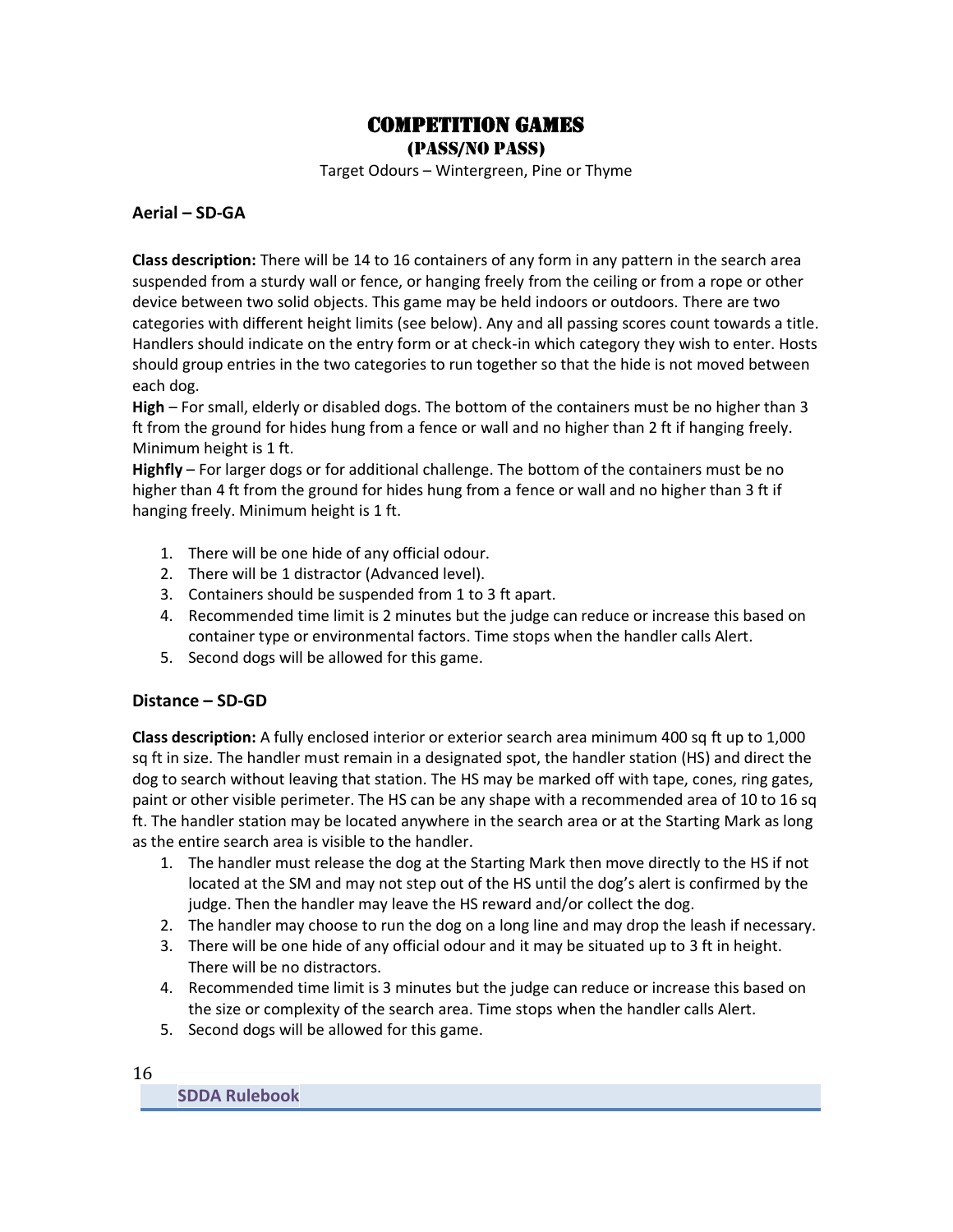#### <span id="page-16-1"></span>**Speed – SD-GS**

**Class description:** There will be 16 to 20 boxes in any pattern in the search area. There will be 2 to 4 hides placed somewhere in the pattern as well as 2 to 4 distractors (Advanced level distractors only). The number of both will be unknown to the handler and dogs must locate all available hides to pass.

- 1. Boxes must be at least 3 ft apart and adjacent odours must be different.
- 2. The game should be held indoors where possible.
- 3. Time limit is 60 seconds. Time stops when the handler calls "Finish/Done".
- 4. Second dogs will not be allowed for this game.

#### <span id="page-16-2"></span>**Team – SD-GT**

**Class description:** An interior or exterior search area minimum 400 sq ft to 2,000 sq ft in size to be searched by two dog teams (i.e. two people, two dogs). Handlers may choose a partner or may be assigned one by the host. If there is an uneven number of entries, an FEO dog may be used to complete a team. Handlers may use any safe approach to search the area as long as both teams search for a portion of the allotted time. Handlers may communicate to one another throughout the search or plan their exchanges ahead.

- 1. There will be 2 to 5 hides in the search area of any official SDDA odour located up to 4 ft in height. Teams must locate all available hides to pass.
- 2. There will be 2 to 4 Advanced level distractors.
- 3. Recommended time limit is 5 minutes but the judge can reduce or increase this based on the size or complexity of the search area. Time stops when either handler calls "Finish/Done".
- <span id="page-16-0"></span>4. Second dogs will not be allowed for this game.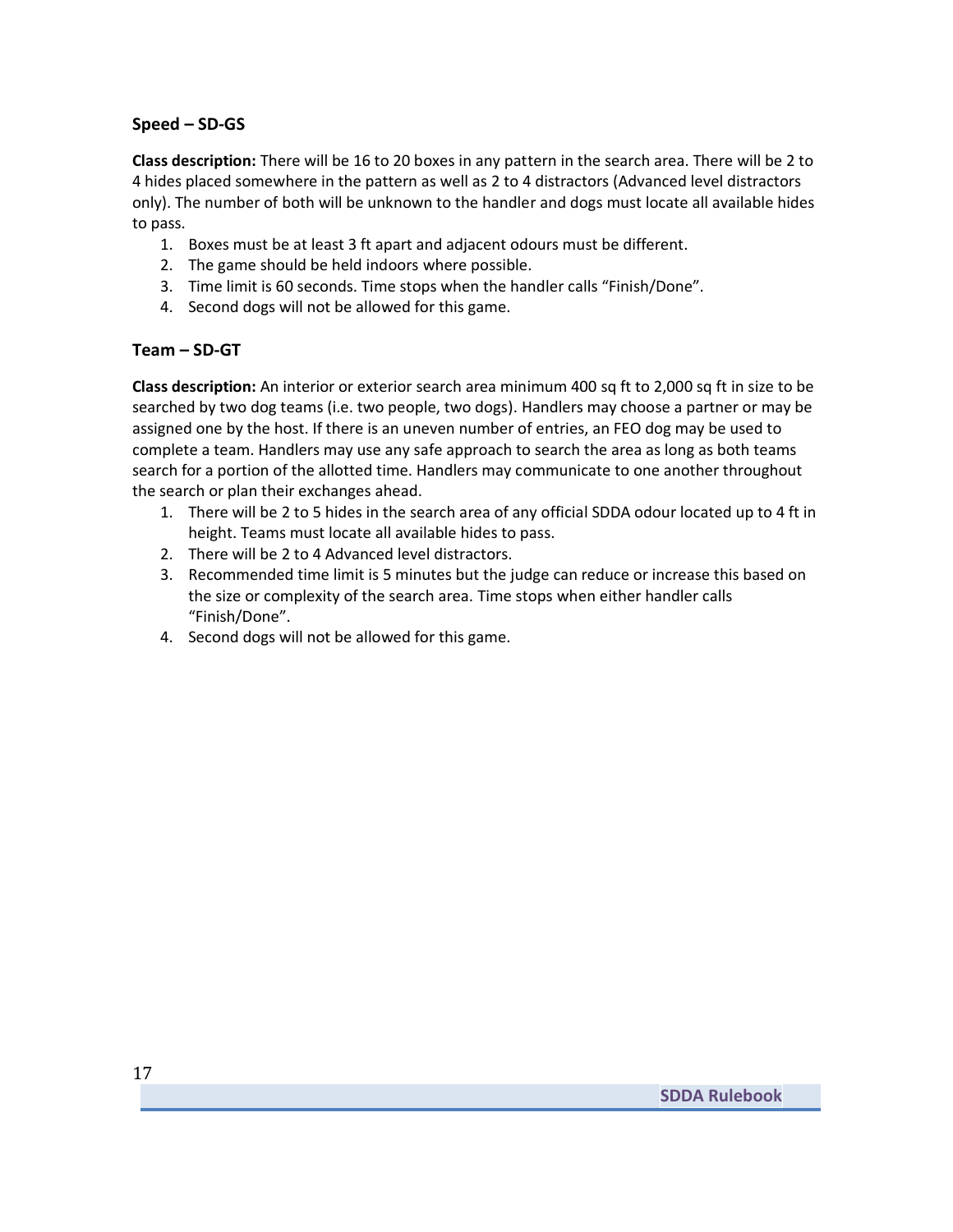## CHAMPIONSHIP Titles

#### **Sporting Detection Champion – SD-CH**

Five (5) titling scores from the Advanced and Excellent Levels. At least two (2) scores must be from Excellent level.

#### **Sporting Detection Master Champion – SD-MACH**

Ten (10) titling scores from the Advanced and Excellent Levels. At least three (3) scores must be from Excellent and the team must have at least three (3) Gold scores at either level.

#### **Sporting Detection Elite Champion – SD-ELCH**

Five (5) titling scores at the Elite Level achieved under at least two (2) different judges. At least two (2) scores must be Gold scores.

#### **Sporting Detection Grand Master Champion – SD-GMCH**

A MACH title plus an SD-ELCH. Scores must be achieved under at least three (3) different judges.

#### **Games Champion – SD-GCH**

Titles (3 passing scores) in any three (3) games. Eg. Titles in Distance, Aerial and Team.

#### **SD-MACH\*, SD-ELCH\*, SD-GCH2 and SD-GMACH\***

MACH, ELCH and GMACH may be earned multiple times. The title initials will be followed by a numeric designation indicating the number of times a dog has met the requirements of the title as defined above. (eg. SD-MACH2)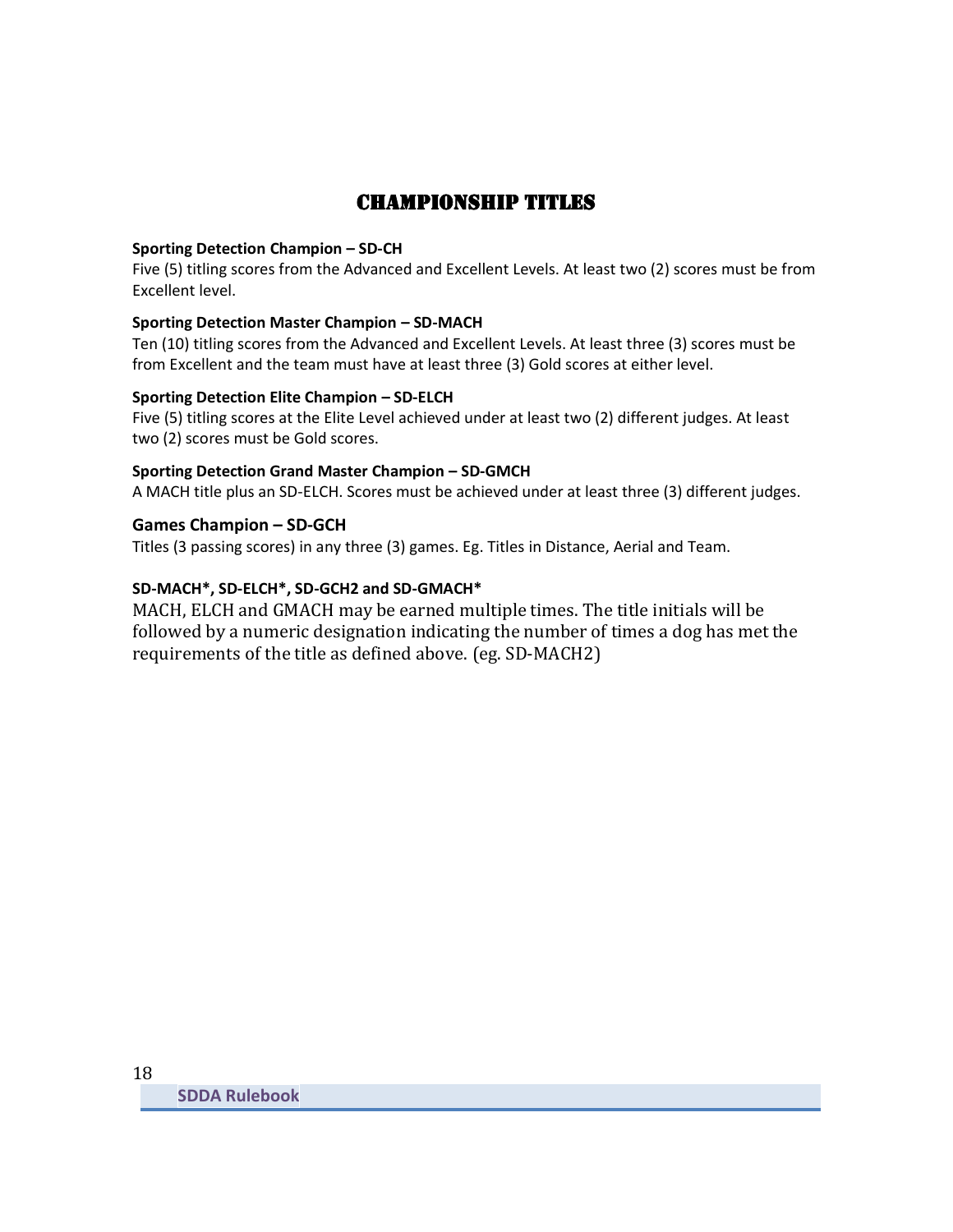## Hosting a Trial Requirements for venues, judges, hosts and competitors

#### <span id="page-18-2"></span><span id="page-18-1"></span><span id="page-18-0"></span>**Trial Requirements - Hosts**

Hosts must provide:

- 1. A scent kit consisting of all necessary oils, clean containers and clean swabs/cotton balls.
- 2. All judging supplies such as pens, score sheets, calculators, stopwatches and clipboards. Spares of each are recommended.
- 3. Suitable container search containers as defined in the trial descriptions.
- 4. Spare hide objects (boxes, suitcases, scent containers, etc.) must be provided by the trial host in case a judge wishes to replace a damaged or contaminated hide.
- 5. Distractions such as food, supplies and toys for Advanced, Excellent Levels. Elite Level may also include human food. A variety should be offered to the judge who will determine which items are appropriate for each level.
- 6. The correct number of vehicles (if the exterior search is to be on vehicles) for each level. Vehicles may include: cars, vans, trucks, tractors, motorcycles, skidoos, recreational vehicles and boat or utility trailers (horse and other livestock trailers excluded).
- 7. Suitable, safe search areas for each component offered. Search areas must be clear of dangerous items or contamination.
- 8. Search areas that have borders that are clearly marked as well as a Starting Mark.
- 9. Enough stewards/wranglers, gate keepers and timers to assist the judge in the smooth running of the trial.
- 10. A staging area where competitors may wait to be called to search without visual access to the search areas.
- 11. Score sheets prepared with available information for each competitor for the judge and (if applicable) the shadow judge. The shadow judge should use photocopies or printouts of the score sheets.
- 12. One copy (white) must be returned with the Trial Results Sheet to the SDDA along with any unused score sheets and qualifying ribbons. Yellow copies are given to the competitor. A host may make additional copies for their own records.
- 13. After the component is complete, competitors may pick up their copy of the score sheets (yellows) from the secretary or the host may choose to make a presentation of the results.
- 14. A running order must be posted in an area visible to competitors (NB. a trial official or shadow judge trialing a dog must go first in the order).
- <span id="page-18-3"></span>15. Hosts may only use the same judge in two consecutive trial events, after which he/she must use a different judge at least once. A trial event is defined as a single day trial or two or more consecutive trial days.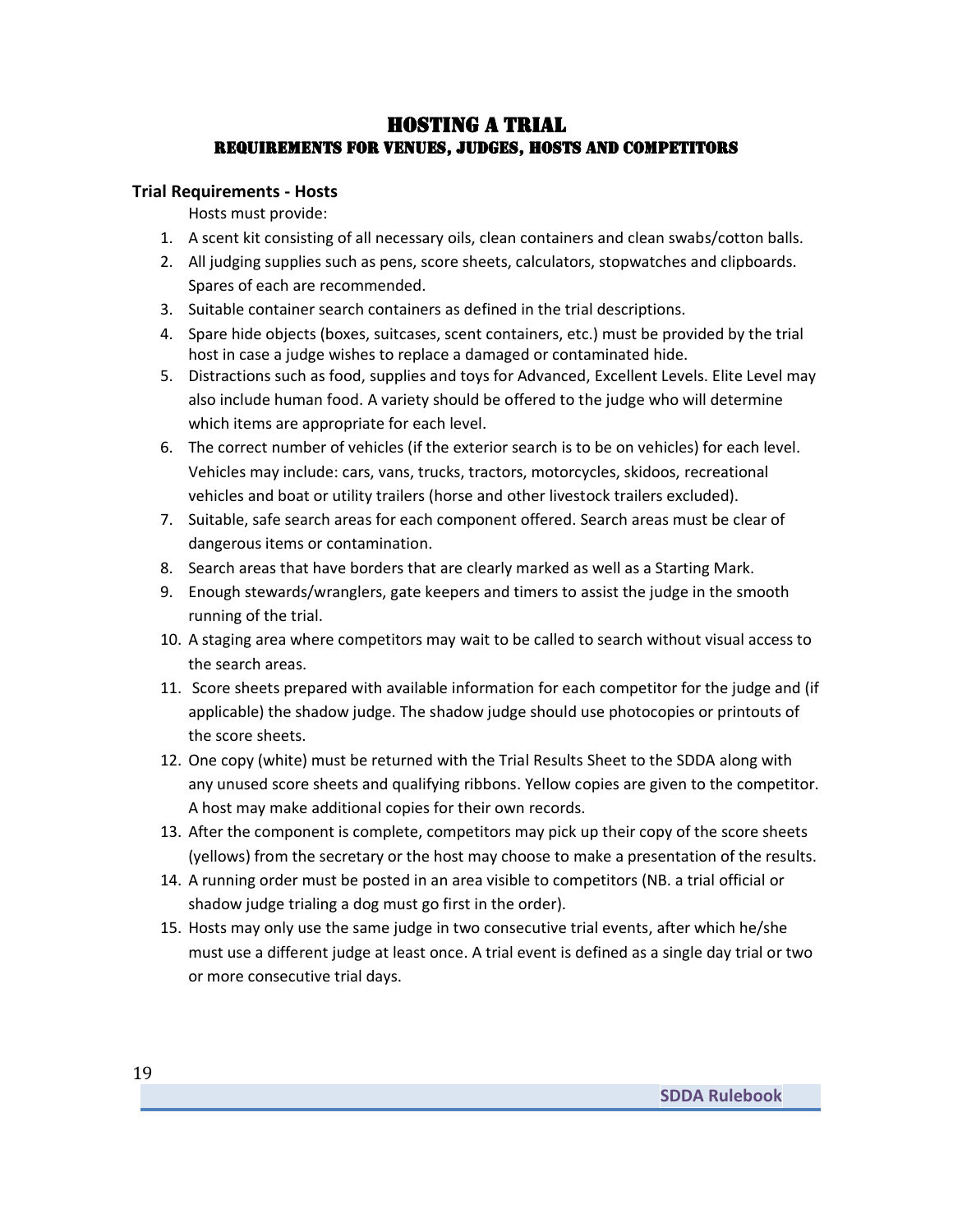#### **Trial Requirements – Competitors**

- 1. Upon arrival the exhibitor should check in with their dog's registration card and to determine their place in the running order. Note that the running order may change for each component.
- 2. The exhibitor should know the scheduled trial start time and be present and ready to go when he/she is called by the steward from the staging area.
- 3. The dog should be wearing a properly fitted allowable collar (non-tightening) and/or nonrestricting harness.
- 4. Tags and other items hanging from the harness or collar are prohibited in the search area.
- 5. The leash may be any length that allows the dog to work freely but not interfere with officials. No extendable or chain leashes allowed.
- 6. All dogs will approach and leave the search area on leash, even if the area has been designated as safe for unleashed searches. In the case of a secured room, the leash may be removed before crossing the starting mark once the area has been secured. Please check with the gate steward if you are unsure.
- 7. Dog clothing and accessories may be worn for the dog's comfort and safety with the judge's approval, as long as they do not interfere with the search. Accessories that emit odour are not permissible.
- 8. Handlers may bring rewards in the form of toys, treat containers or tugs into the search area. The presentation of the rewards must not, in the judge's opinion, contaminate the search area. It is recommended that toys and tugs be clean so as not to introduce dirt or hair onto the hide.
- 9. Handlers should avoid touching containers or furniture with hands or reward items so as to limit contamination.
- 10. Dogs may walk on or touch search elements but should be prevented from damaging them or contaminating the environment.
- 11. Handlers may communicate freely with their dog throughout the search as long as it is not deemed by the judge to be harsh (NQ) or abusive (elimination).
- 12. Any questions remaining after the judge's briefing should be addressed to the stewards or trial secretary before crossing the Starting Mark.
- 13. Handlers are expected to keep their dogs under control at all times. The judge or the event host may expel any person who fails to control a dog (even one not entered in the trial) and allows it to interfere with any person or dog or with the ability of others to stage or trial their dogs.
- <span id="page-19-0"></span>14. Dogs should be on leash at all times when not contained in a crate, vehicle or pen and while not competing in a designated off-leash search area.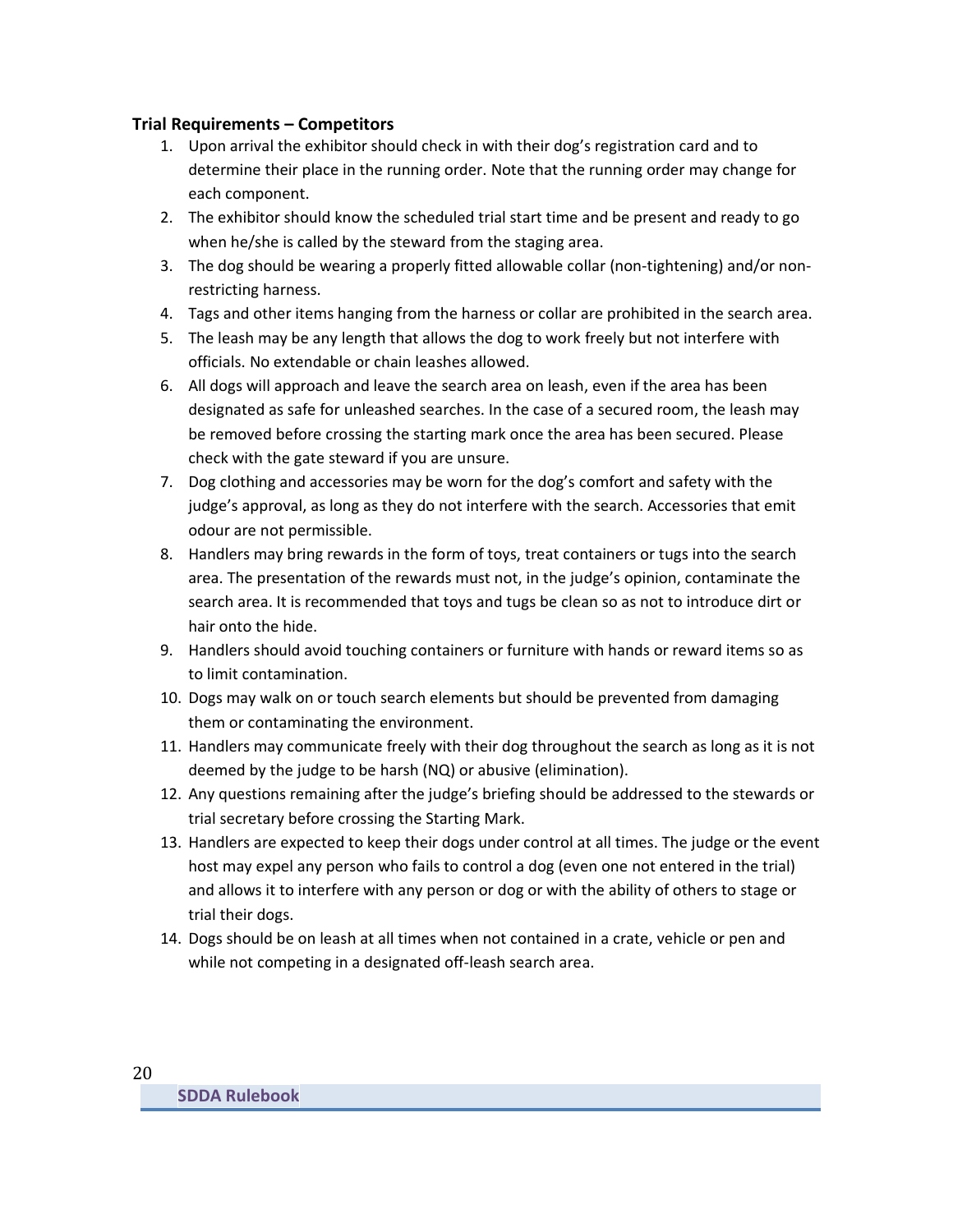#### **Trial Requirements – Search Areas**

Hosts must take care to keep the trial search areas clean by not storing prepared swabs on site or otherwise contaminating the search areas. There should be no sport detection training for a minimum of one week prior to a trial held in the same search area(s).

**Containers Component:** the space must be large enough for movement of dog and handler

**Interior Component:** searches are typically done in room-sized areas such as kitchens, offices, hotel room or storage room. The building can be of any type. Indoor areas divided by gating or other barrier within a larger space are permissible. Note that for Excellent Level Interior Search areas, which require a clear room, or Elite Level which may have a clear room, solid walls are preferred. Judges must pre-approve open-sided search areas.

**Exterior Component:** this component may consist of one of the following two variations for Started, Advanced and Excellent levels – (A) Vehicle Searches or; (B) Exterior Area Searches. Exterior searches will be conducted under any and all safe weather conditions (excluding lightning storms, for example). Search times may be extended at the discretion of the judge if weather or other factors will affect the difficulty of the search.

**Vehicles** should be of a number suitable to each level and only include the exterior. Vehicles may include: cars, vans, trucks, tractors, skidoos, recreational vehicles and boat or utility trailers (horse and other livestock trailers excluded). Vehicles should be clean and may not contain animals or people. The handler will never open a vehicle door or direct the dog into a window. Hides may only be placed under vehicles up to six (6) inches depth.

**Exterior area searches** can consist of any area that is outside. They can include but are not limited to exterior walls of buildings, fencing, picnic tables, planters, patios, etc.

**Elite Level Exterior searches** may consist of any combination of area and up to three (3) vehicles.

#### <span id="page-20-0"></span>**Trial Requirements – Judges' Responsibilities**

- 1. Approval of each search area to be used in the trial.
- 2. Preparation of all scent containers as well as setting and removal of hides. Note: Should the host not have the correct oils on hand or pre-trial hide prep time is limited, judges may provide their own prepared hides. Discuss this with the hosts before the trial.
- 3. Presiding over the judge's briefing and answering any rule or procedural questions.
- 4. Filling in the scores and time on the score sheets. Totals can be done by the Secretary.
- 5. Score sheets must be signed and returned to the secretary.
- 6. Making or approving any minor variations on trial day in search area layout or design or component order to assist with the efficient and fair running of the trial. This may include changing the order of components (as long as Containers are held first in Started and Advanced) or running a team in consecutive components (eg. Interior following Containers immediately.)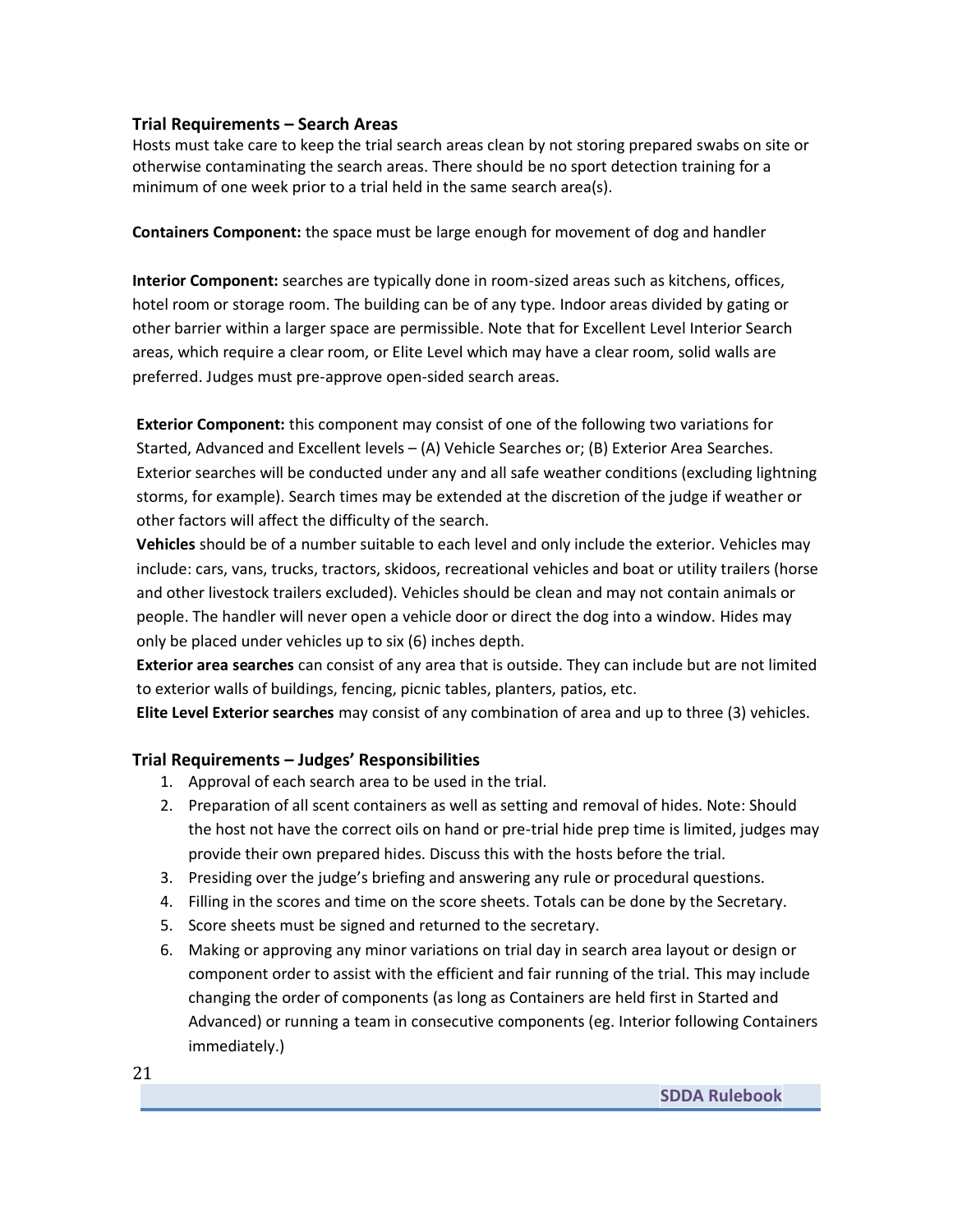## trial Definitions

<span id="page-21-0"></span>**Alert (Formal alert)** – a distinct behaviour that is easily observable by the judge and is performed at a hide location. The behaviour should be performed as close to the hide as is possible for the dog and the accessibility of the hide and without damaging the hide. No points are lost if the dog's trained alert moves it away from the hide (eg. downing at a high hide) as long as it is clear the dog has identified the source of the odour prior to the change of position. Typical formal alerts include: sit, down, nose point/freeze. Other distinct behaviours are acceptable, particularly in an elderly or disabled dog.

**Boundaries** – Interior and Exterior areas searches must have some form of marking to outline the available space for searching. Typical markers include tape, caution tape, rope or traffic cones. Natural boundaries such as curbs, fences or walls are acceptable. Boundaries are not required for vehicles or container searches where the objects themselves indicate the searchable area.

**Boxes** – are used for Container searches at the Started and Advanced Levels. These may be of any material (eg. cardboard, plastic, wood) but should be reasonably durable. A dog should not be able to easily open the box by pressing with it's nose, placing a paw on it or stepping on it.

**Clothing (dog)** – it is permissible for the dog to wear anything covering portions of the dog for warmth, safety or comfort, including boots, coats or snoods. Clothing that may not be allowed includes anything that in the opinion of the judge interferes with the dog's mobility, comfort and ability to search effectively. Belly bands or panties are only allowed for dogs with a medical condition and are accompanied by a veterinary note, except in the case of bitches in heat who are required to wear panties.

**Containers** –Containers in Started and Advanced must be opaque and clearly vented (holes should not exceed 7.6 cm (3 in) in diameter (see Boxes). Containers do not have to precisely match but should be large enough to hold a scent container with a maximum height of 30 cm (12 in). The hide container must not be unique.

In Excellent and Elite, the containers may be of any safe material, shape or design and need not be vented (although they should not have an airtight seal). Examples might include luggage, coffee cans, cookie tins, clothing etc. Objects must be safe for dogs to sniff and walk on. At Started and Advanced, containers must be on the ground. At Started Level they must also be indoors. At Excellent and Elite, containers may be off the ground, but should still be readily visible and accessible in an open area. The goal is to test the dog against distractors and converging odour.

**Contamination** – Contamination occurs when foreign material is dropped in the search area that may disrupt the searching of following teams. This may include food or human odour from a handler touching items in the search area unnecessarily and excessively.

**Elimination** – Grounds for elimination from a trial are listed on page 8 of the Rule Book. If a team is eliminated they will be asked to leave the trial grounds immediately and may not continue to compete. Both the judge and the host are able to dismiss from a trial a handler or dog due to a witnessed incident.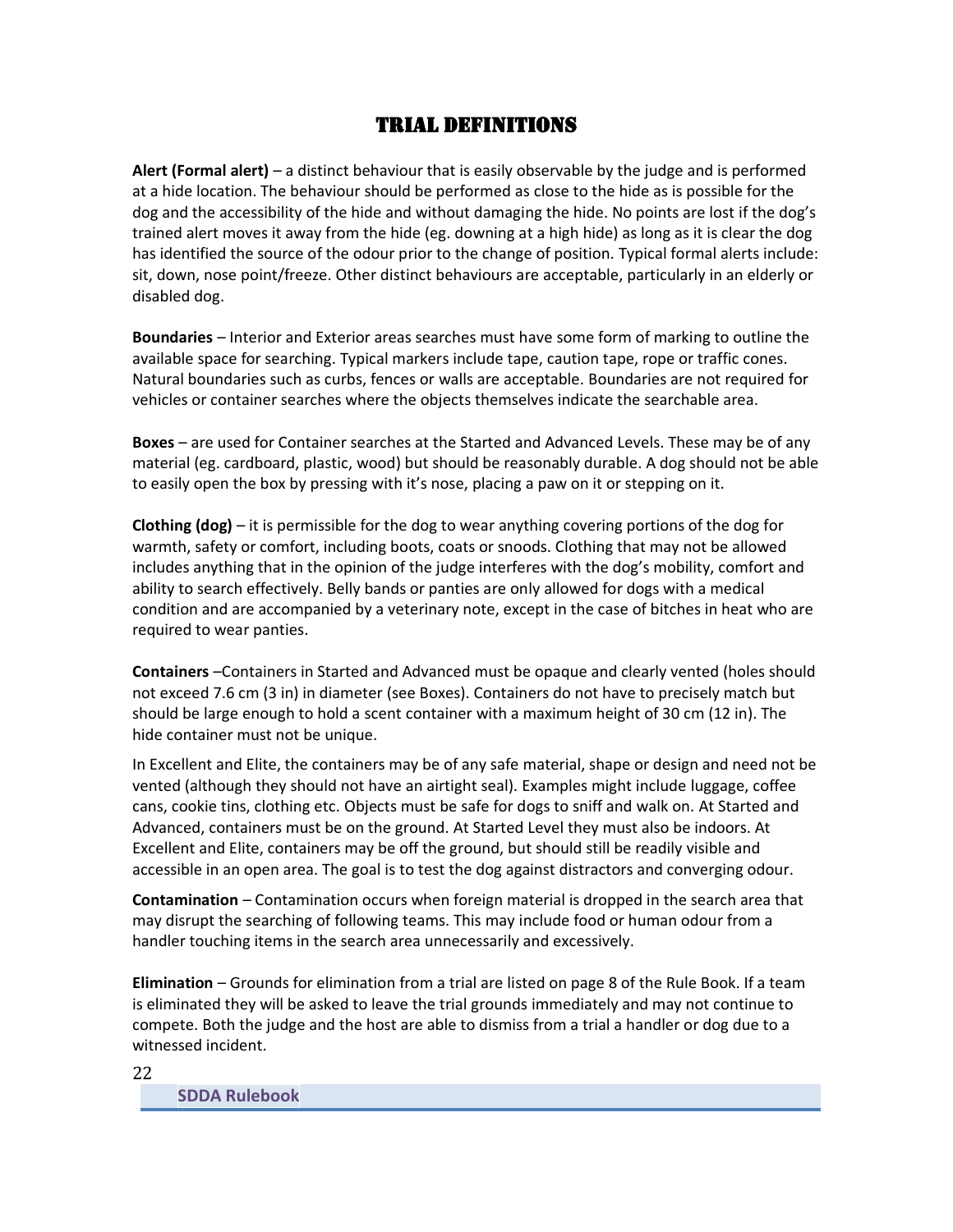**Exterior Search** – is to be conducted in a location that is open to the elements. If inside or adjacent to a structure, it should have no roof and at least one open wall is recommended. For example, it can be in a three-sided unroofed courtyard or in a pavilion with a roof but no walls.

**Interior Search** – is to be conducted in an area with a roof and at least three sides, but preferably fully contained by walls.

**Trial** – An SDDA trial is defined as a single offering of any Level within a 12-hour period and will be assigned a unique trial number. A trial event is two or more trials on the same or consecutive trial days.

**Trial Official** – At an SDDA trial, officials include the judge and the host.

**Vehicles** – vehicles for searching are defined as a conveyance for people or goods. They should be large enough to provide sufficient areas to place hides and be solid enough to block airflow for a portion of the vehicle. For example: cars and trucks, trailers (box, tent, etc.), ATVs and lawn tractors are considered vehicles, but bicycles, wheelbarrows or push lawnmowers are not. Hides may only be on the outside of the vehicle and follow height and access guidelines for the level.

Excellent Level Exterior Area searches may include one vehicle. Elite Level searches may be any combination of area and vehicles.

## Applying for an SDDA-Approved Event

<span id="page-22-0"></span>Hosts should fill out the relevant trial application form (found on our website) in full, listing the judge(s) and venue(s) that have been booked and all contact information. Every effort should be made to confer with the judge to ensure that the trial venue is appropriate for the levels and components offered. The SDDA executive is also available for consultation on site suitability. This should be submitted to the SDDA for approval a minimum of 60 days prior to the trial date. Once approved, the date and location will be posted on the SDDA website and hosts must prepare a Premium List with entry form which can be distributed publicly no sooner than three (3) days after the publication of their trial Premium. This is so that SDDA Registered Participants can be given priority notice of the trial date(s), location, levels, components and judge(s) via email. Hosts may accept entries in any reasonable and fair manner they choose, but may not prioritize by number of components entered.

Should any of the elements of the premium list change, please advise all entrants and the Secretary of SDDA immediately. In the event of such a change, hosts should be prepared to refund any entries in full. More information on preparing for a trial and what fees are involved can be found on the website under: Hosting a Trial.

<span id="page-22-1"></span>23